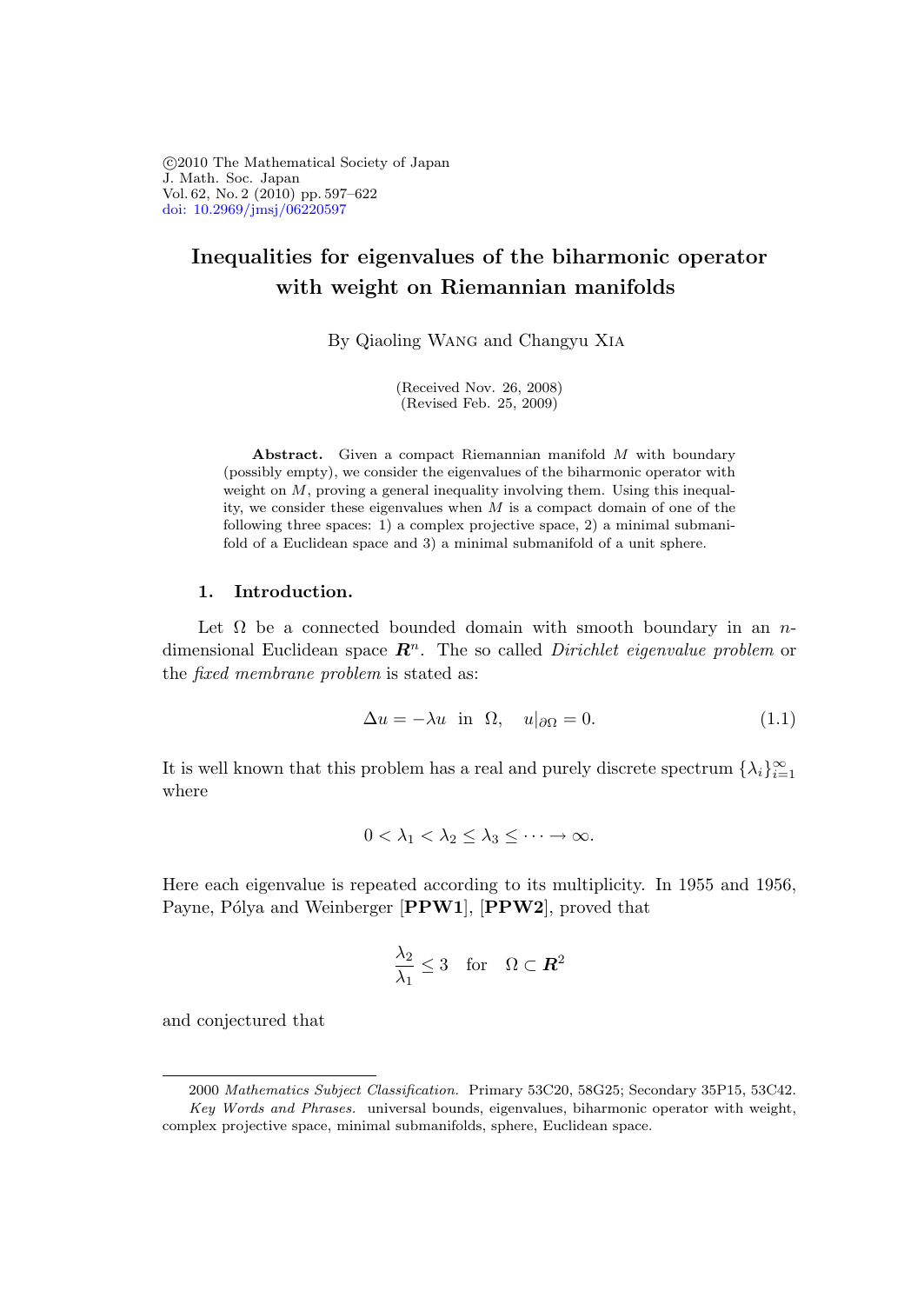$$
\frac{\lambda_2}{\lambda_1} \leq \frac{\lambda_2}{\lambda_1} \bigg|_\mathrm{disk}
$$

with equality if and only if  $\Omega$  is a disk. For general dimension  $n \geq 2$ , the analogous statements are

$$
\frac{\lambda_2}{\lambda_1} \le 1 + \frac{4}{n} \quad \text{for} \quad \Omega \subset \mathbf{R}^n,
$$

and the PPW conjecture

$$
\frac{\lambda_2}{\lambda_1} \le \frac{\lambda_2}{\lambda_1} \bigg|_{n-\text{ball}},
$$

with equality if and only if  $\Omega$  is an *n*-ball. This important *PPW conjecture* was proved by Ashbaugh and Benguria (see [AB1], [AB2], [AB3]).

In [PPW2], Payne, Pólya and Weinberger also proved the bound

$$
\lambda_{k+1} - \lambda_k \leq \frac{2}{k} \sum_{k=1}^k \lambda_i, \quad k = 1, 2, ...,
$$
\n(1.2)

for  $\Omega \subset \mathbb{R}^2$ . This result easily extends to  $\Omega \subset \mathbb{R}^n$  as

$$
\lambda_{k+1} - \lambda_k \le \frac{4}{kn} \sum_{k=1}^k \lambda_i, \quad k = 1, 2, ...,
$$
\n(1.3)

Extending (1.3), Hile and Protter [HP] proved

$$
\sum_{i=1}^{k} \frac{\lambda_i}{\lambda_{k+1} - \lambda_i} \ge \frac{kn}{4}, \quad \text{for } k = 1, 2, \dots
$$
 (1.4)

In 1991, Yang proved the following much stonger inequality:

$$
\sum_{i=1}^{k} (\lambda_{k+1} - \lambda_i) \left( \lambda_{k+1} - \left( 1 + \frac{4}{n} \right) \lambda_i \right) \le 0, \quad \text{for } k = 1, 2, \dots \tag{1.5}
$$

The inequalities for eigenvalues of the Laplacian on connected bounded domains in  $\mathbb{R}^n$  obtained by Payne-Pólya-Weinberger, Hile-Protter, Yang have also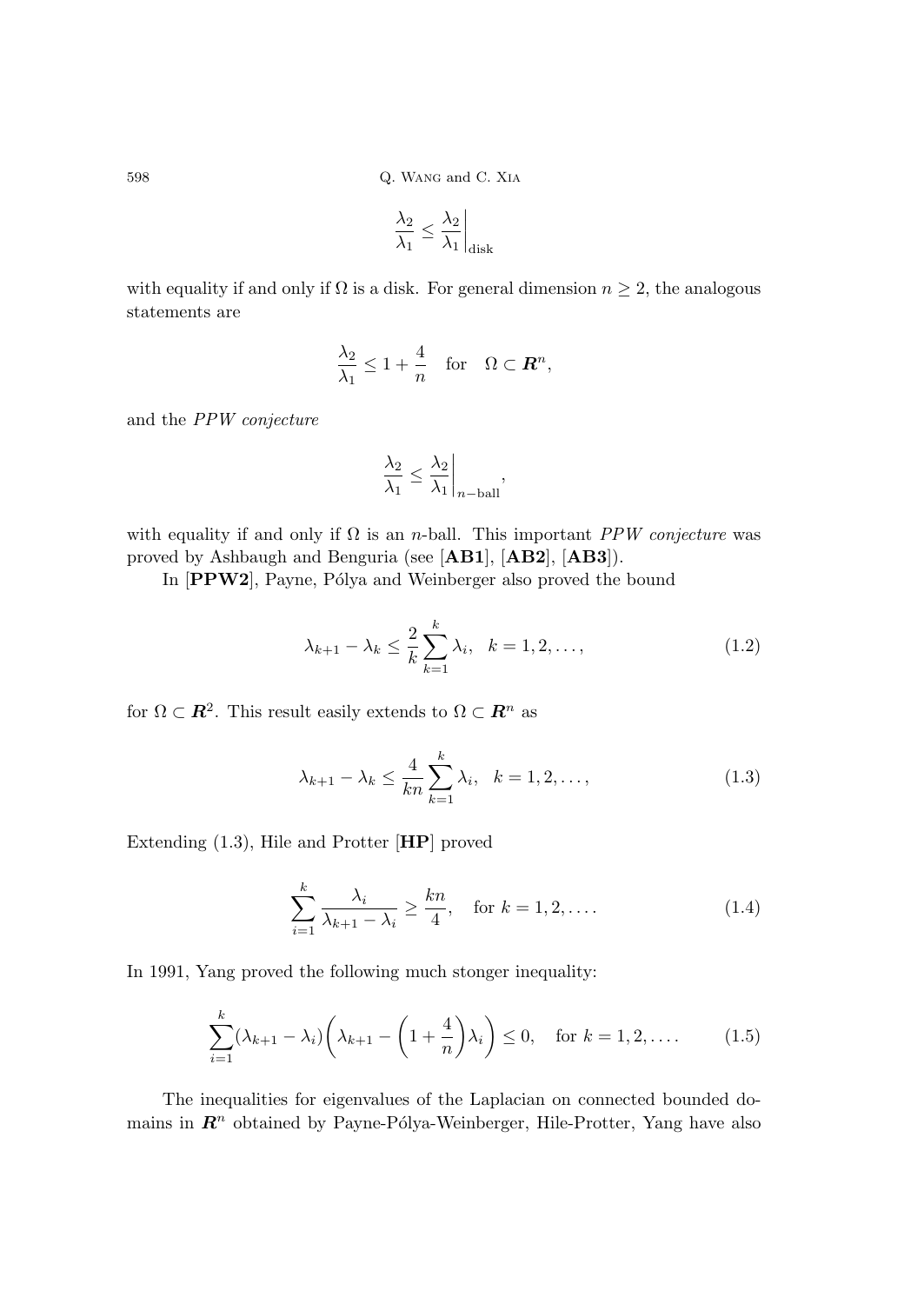been extended to some other Riemannian manifolds (cf. [CY1], [CY2], [H1],  $[HS], [HM1], [HM2], [Leu], [Li], [YY]$ . Ashbaugh  $[A2]$  considered Schrödinger operators with weight on bounded domains in  $\mathbb{R}^n$  and obtained universal eigenvalue bounds for them. In  $\left[{\rm CY1}\right]$ , Cheng and Yang studied eigenvalues of the Laplacian on either a bounded connected domain in an  $n$ -dimensional unit sphere  $S<sup>n</sup>(1)$ , or a compact homogeneous Riemannain manifold, or an *n*-dimensional compact minimal submanifold in a unit sphere and proved universal upper bounds for the  $(k + 1)$ -th eigenvalue in terms of the first k eigenvalues. Cheng-Yang  ${\bf [CY2]}$ also obtained a general inequality involving the eigenvalues of the Laplacian on an arbitrary compact manifold with boundary (possibly empty) and used it to derive universal inequalities for these eigenvalues when the manifold is a compact domain or a closed complex hypersurface in a complex projective space. It has been shown by Harrell [H2] and El Soufi et al. [EHI] that eigenvalue inequalities of similar kinds for Schrödinger operators on some special Riemannian manifolds also hold. The work by Ashbaugh, Cheng-Yang in  $[A2]$ ,  $[CY1]$ ,  $[CY2]$  has also been extended to Schrödinger operators with weight (see  $[\mathbf{W} \mathbf{X} \mathbf{2}]$ ).

On the other hand, Payne-Pólya-Weinberger  $[PPW2]$  also considered the eigenvalue problem for the Dirichlet biharmonic operator or the clamped plate problem which describes the characteristic vibrations of a clamped plate. This problem is given by

$$
\Delta^2 u = \eta u \quad \text{in} \quad \Omega \subset \mathbf{R}^n, \quad u|_{\partial \Omega} = \frac{\partial u}{\partial \nu}\bigg|_{\partial \Omega} = 0. \tag{1.6}
$$

Payne-Pólya-Weinberger proved in [PPW2] that the eigenvalues  $\{\eta_i\}_{i=1}^{\infty}$  of  $(1.6)$ satisfy

$$
\eta_{k+1} - \eta_k \le \frac{8(n+2)}{n^2} \frac{1}{k} \sum_{i=1}^k \eta_i.
$$
 (1.7)

As a generalization of  $(1.7)$ , Hile-Yeh obtained  $[HY]$ 

$$
\sum_{i=1}^{k} \frac{\eta_i^{1/2}}{\eta_{k+1} - \eta_i} \ge \frac{n^2 k^{3/2}}{8(n+2)} \bigg(\sum_{i=1}^{k} \eta_i\bigg)^{-1/2}.
$$
 (1.8)

Hook [H], Chen-Qian [CQ] proved, independently, the following inequality

$$
\frac{n^2k^2}{8(n+2)} \le \left(\sum_{i=1}^k \eta_i^{1/2}\right) \left(\sum_{i=1}^k \frac{\eta_i^{1/2}}{\eta_{k+1} - \eta_i}\right). \tag{1.9}
$$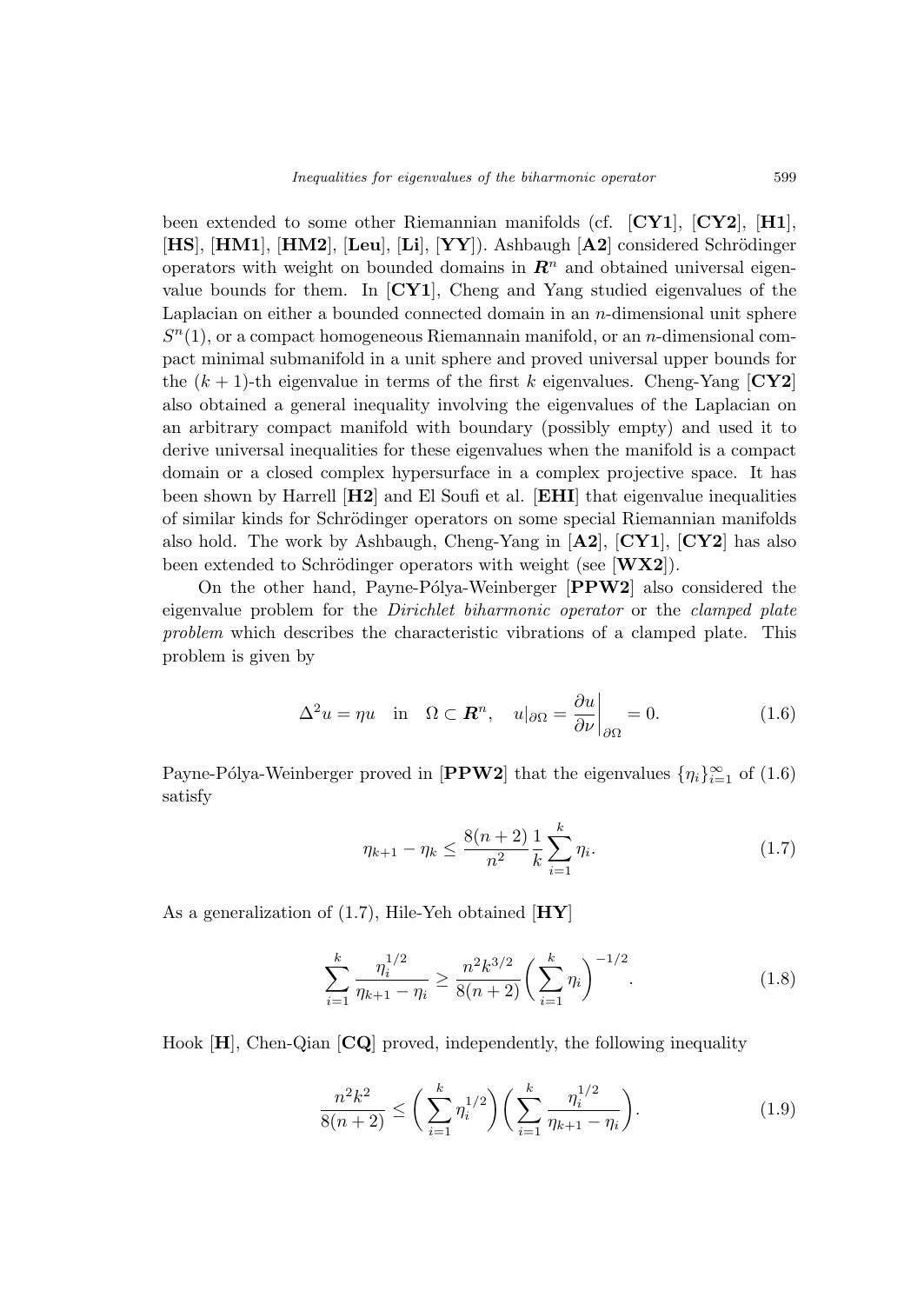Answering a question by Ashbaugh [A1], Cheng-Yang [CY3] proved

$$
\eta_{k+1} - \frac{1}{k} \sum_{i=1}^{k} \eta_i \le \left(\frac{8(n+2)}{n^2}\right)^{1/2} \frac{1}{k} \sum_{i=1}^{k} (\eta_i (\eta_{k+1} - \eta_i))^{1/2}.
$$
 (1.10)

As a consequence of (1.10), Cheng and Yang obtained the following upper bound for the  $(k+1)$ -th eigenvalue in terms of its first k-eigenvalues of the problem  $(1.6)$ :

$$
\eta_{k+1} \le \left(1 + \frac{4(n+2)}{n^2}\right) \frac{1}{k} \sum_{i=1}^k \eta_i
$$
  
+ 
$$
\left\{ \left(\frac{4(n+2)}{n^2} \frac{1}{k} \sum_{i=1}^k \eta_i\right)^2 - \frac{8(n+2)}{n^2} \frac{1}{k} \sum_{i=1}^k \left(\eta_i - \frac{1}{k} \sum_{j=1}^k \eta_j\right)^2 \right\}^{1/2}.
$$
 (1.11)

The above inequality has been improved and universal eigenvalue inequalities for the biharmonic operator on compact domains either in a sphere or in a minimal submanifold of a Euclidean space have also been obtained in  $[WX1]$ .

The purpose of this paper is to extend the work of  $[CY3]$  and  $[WX1]$  to the biharmonic operator with weight on Riemannian manifolds. Let  $(M,\langle,\rangle)$  be a compact Riemannian manifold with boundary ∂M (possibly empty) and denote by  $\nu$  be the outward unit normal vector field of  $\partial M$ . Let V be a nonnegative continuous function on  $M$ , and  $\rho$  a weight function which is positive and continuous on M. Denote by  $\Delta$  the Laplacian of M and consider the eigenvalue problem

$$
\begin{cases} \Delta^2 u + Vu = \eta \rho u & \text{in} \quad M, \\ u|_{\partial M} = \frac{\partial u}{\partial \nu}|_{\partial M} = 0. \end{cases}
$$
 (1.12)

We prove a general inequality involving the eigenvalues of this problem. Using this inequality, we consider these eigenvalues when  $M$  is a compact domain of one of the following three spaces: 1) a complex projective space, 2) a minimal submanifold of a Euclidean space and 3) a minimal submanifold of a unit sphere. In these cases we give an explicit upper bound for the  $(k + 1)$ -th eigenvalue in terms of the first k eigenvalues.

## 2. A general inequality involving the eigenvalues of the biharmonic operator with weight on a compact manifold.

In this section, we will prove a general result involving the eigenvalues of the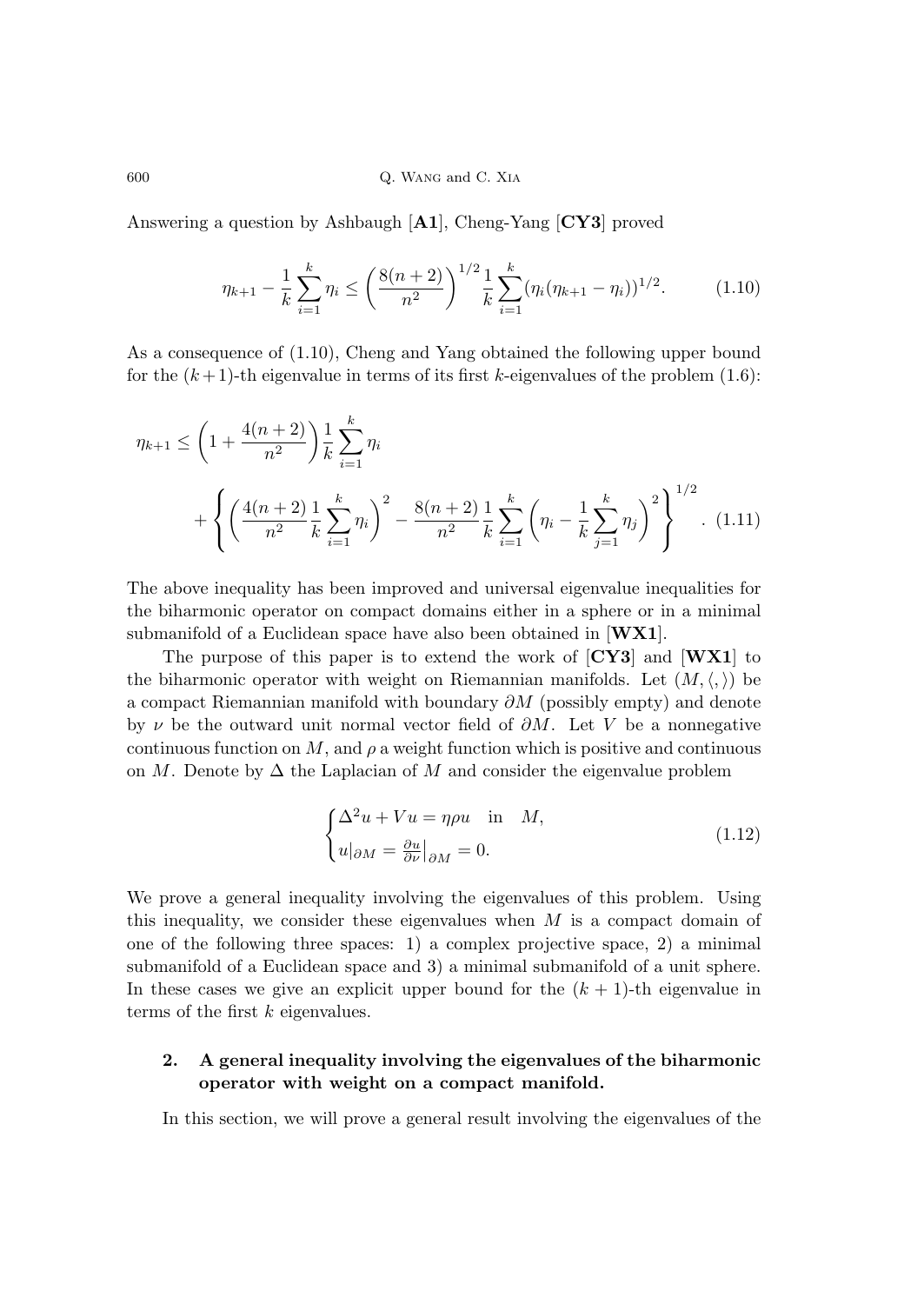biharmonic operator with weight on a compact Riemannian manifold. Namely, we have

THEOREM 2.1. Let  $\eta_i$  be the *i*-th eigenvalue of (1.12) and  $u_i$  be the orthonormal eigenfunction corresponding to  $\eta_i$ , that is,

$$
\Delta^2 u_i + V u_i = \eta_i \rho u_i \quad \text{in} \quad M, \quad u_i|_{\partial M} = \frac{\partial u_i}{\partial \nu} \bigg|_{\partial M} = 0, \tag{2.1}
$$

$$
\int_{M} \rho u_{i} u_{j} = \delta_{ij}, \quad \forall i, j = 1, 2, \dots
$$
\n(2.2)

Then for any function  $h \in C^4(M) \cap C^3(\partial M)$  and any integer k, we have

$$
\sum_{i=1}^{k} (\eta_{k+1} - \eta_i)^2 \int_M h u_i (\Delta(u_i \Delta h) + 2\Delta \langle \nabla h, \nabla u_i \rangle + 2 \langle \nabla h, \nabla (\Delta u_i) \rangle + \Delta h \Delta u_i)
$$
  

$$
\leq \sum_{i=1}^{k} (\eta_{k+1} - \eta_i) \left\| \frac{1}{\sqrt{\rho}} (\Delta(u_i \Delta h) + 2\Delta \langle \nabla h, \nabla u_i \rangle + 2 \langle \nabla h, \nabla (\Delta u_i) \rangle + \Delta h \Delta u_i) \right\|^2
$$
(2.3)

and

$$
\sum_{i=1}^{k} (\eta_{k+1} - \eta_i)^2 \int_M \left( -hu_i^2 \Delta h - 2hu_i \langle \nabla h, \nabla u_i \rangle \right)
$$
  
\n
$$
\leq \delta \sum_{i=1}^{k} (\eta_{k+1} - \eta_i)^2 \int_M hu_i \left( \Delta(u_i \Delta h) + 2\Delta \langle \nabla h, \nabla u_i \rangle \right)
$$
  
\n
$$
+ 2 \langle \nabla h, \nabla (\Delta u_i) \rangle + \Delta h \Delta u_i \right)
$$
  
\n
$$
+ \sum_{i=1}^{k} \frac{(\eta_{k+1} - \eta_i)}{\delta} \left\| \frac{\langle \nabla h, \nabla u_i \rangle + \frac{u_i \Delta h}{2}}{\sqrt{\rho}} \right\|^2,
$$
 (2.4)

where  $||f||^2 = |$  $\int_M f^2$ .

REMARK 2.2. One can check that when  $\partial M \neq \emptyset$ , the first eigenvalue  $\eta_1$  of the problem (1.12) is always positive and when  $\partial M = \emptyset$ ,  $\eta_1 \geq 0$  with equality holding if and only if  $V \equiv 0$ . In both cases, we will use the same notations  $\eta_1 \leq \eta_2 \leq \cdots \to \infty$  to represent the set of the eigenvalues of this problem.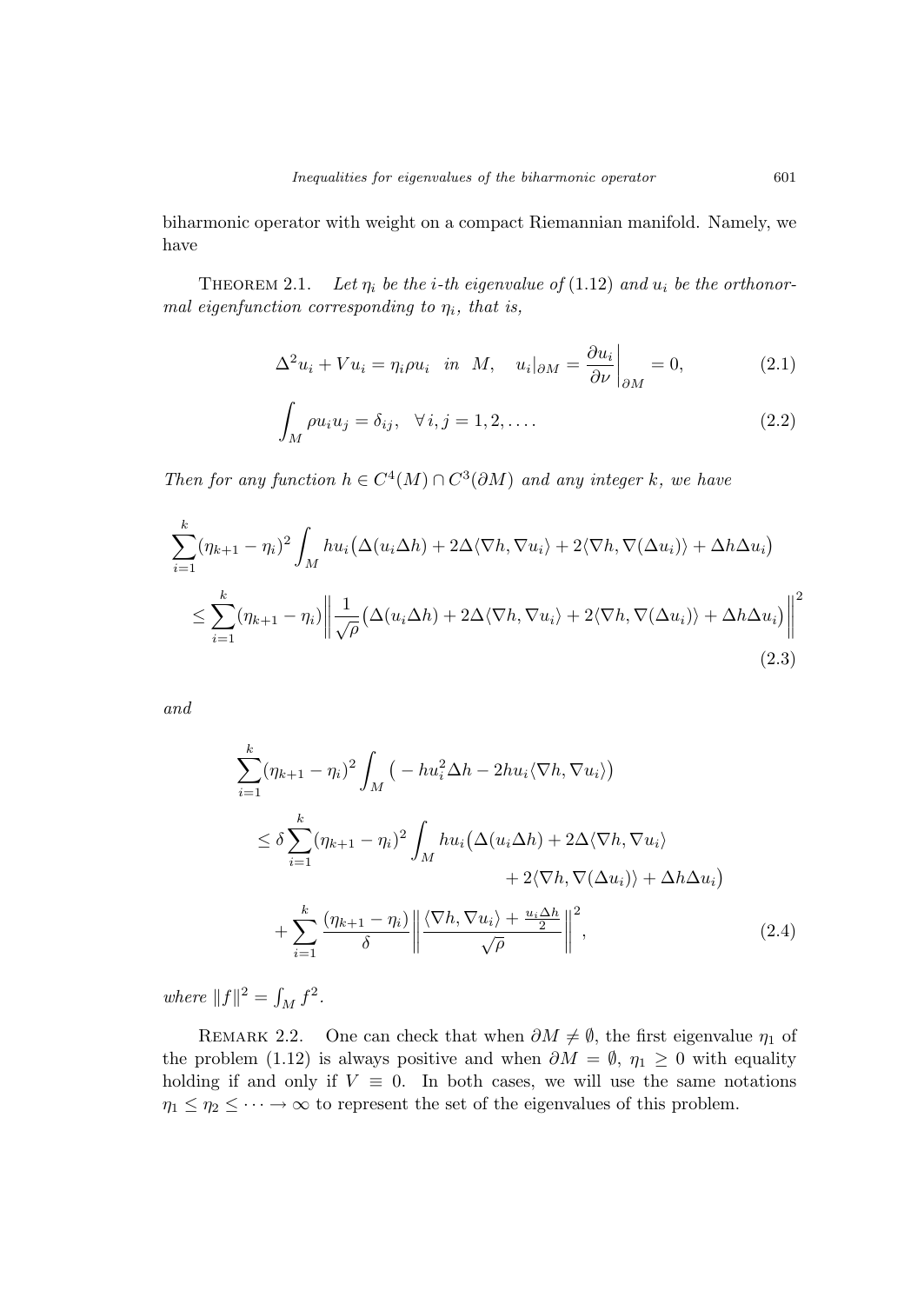PROOF OF THEOREM 2.1. Set  $S = \Delta^2 + V$  and consider the inner product given by  $\langle \langle f, g \rangle \rangle =$ ل<br>م given by  $\langle \langle f, g \rangle \rangle = \int_M \rho f g$ . If a nontrivial function  $\phi$  on M satisfying  $\phi|_{\partial M} = \frac{\partial u}{\partial \nu}|_{\partial M} = 0$  is orthogonal to  $u_1, u_2, \dots, u_k$  with respect to the above inner product,  $\begin{vmatrix} \n\frac{\partial N}{\partial M} = 0 \text{ is orthogonal to } u_1, u_2, \ldots, u_k \text{ with respect to the above inner product,} \n\end{vmatrix}$ then the Rayleigh-Ritz inequality says that

$$
\eta_{k+1} \le \frac{\int_M \phi(S\phi)}{\int_M \rho \phi^2}.
$$
\n(2.5)

Consider the functions  $\phi_i: M \to \mathbf{R}$ , given by

$$
\phi_i = hu_i - \sum_{j=1}^k a_{ij} u_j, \quad i = 1, \dots, k.
$$
 (2.6)

where

$$
a_{ij} = \int_M \rho h u_i u_j = a_{ji}.\tag{2.7}
$$

Since

$$
\phi_i|_{\partial M} = \frac{\partial \phi_i}{\partial \nu}\bigg|_{\partial M} = 0 \tag{2.8}
$$

and

$$
\int_{M} \rho u_{j} \phi_{i} = 0, \quad \forall i, j = 1, \dots, k,
$$
\n(2.9)

it follows that

$$
\eta_{k+1} \le \frac{\int_M \phi_i(S\phi_i)}{\int_M \rho \phi_i^2}.
$$
\n(2.10)

We have

$$
\int_M \phi_i(S\phi_i)
$$
  
= 
$$
\int_M \phi_i(\Delta(u_i \Delta h) + 2\Delta \langle \nabla h, \nabla u_i \rangle + 2\langle \nabla h, \nabla(\Delta u_i) \rangle + \Delta h \Delta u_i + \eta_i h \rho u_i)
$$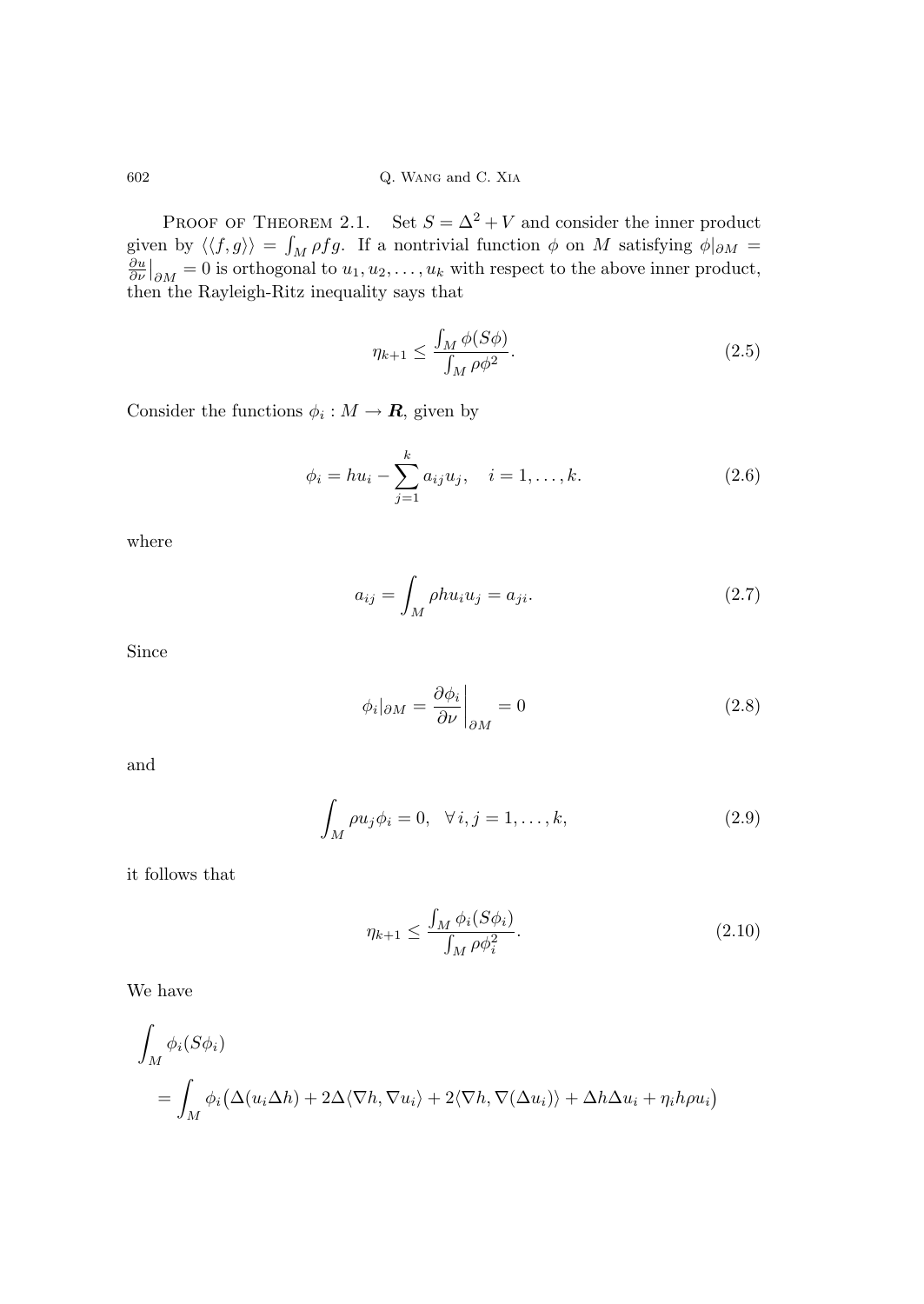$$
= \eta_i \int_M \rho \phi_i^2 + \int_M \phi_i (\Delta(u_i \Delta h) + 2\Delta \langle \nabla h, \nabla u_i \rangle + 2 \langle \nabla h, \nabla (\Delta u_i) \rangle + \Delta h \Delta u_i)
$$
  

$$
= \eta_i \int_M \rho \phi_i^2 + \int_M h u_i (\Delta(u_i \Delta h) + 2\Delta \langle \nabla h, \nabla u_i \rangle + 2 \langle \nabla h, \nabla (\Delta u_i) \rangle + \Delta h \Delta u_i)
$$
  

$$
- \sum_{j=1}^k a_{ij} b_{ij},
$$
 (2.11)

where

$$
b_{ij} = \int_M \left( \Delta(u_i \Delta h) + 2 \Delta \langle \nabla h, \nabla u_i \rangle + 2 \langle \nabla h, \nabla(\Delta u_i) \rangle + \Delta h \Delta u_i \right) u_j.
$$

Since

$$
u_i|_{\partial M} = \frac{\partial u_i}{\partial \nu}\bigg|_{\partial M} = 0, \quad u_j|_{\partial M} = \frac{\partial u_j}{\partial \nu}\bigg|_{\partial M} = 0,
$$

we have

$$
hu_i|_{\partial M} = \frac{\partial (hu_i)}{\partial \nu}\bigg|_{\partial M} = 0, \quad hu_j|_{\partial M} = \frac{\partial (hu_j)}{\partial \nu}\bigg|_{\partial M} = 0
$$

and so we can use the divergence theorem to derive that

$$
b_{ij} = \int_M (u_i \Delta h + 2 \langle \nabla h, \nabla u_i \rangle) \Delta u_j - 2 \int_M \Delta u_i \operatorname{div}(u_j \nabla h) + \int_M u_j \Delta h \Delta u_i
$$
  
\n
$$
= \int_M (u_i \Delta h + 2 \langle \nabla h, \nabla u_i \rangle) \Delta u_j - \int_M (u_j \Delta h + 2 \langle \nabla h, \nabla u_j \rangle) \Delta u_i
$$
  
\n
$$
= \int_M \Delta (u_i h) \Delta u_j - \int_M \Delta (u_j h) \Delta u_i
$$
  
\n
$$
= \int_M u_i h \Delta^2 u_j - \int_M u_j h \Delta^2 u_i
$$
  
\n
$$
= (\eta_j - \eta_i) a_{ij}, \qquad (2.12)
$$

where  $div(X)$  denotes the divergence of X. Set

$$
q_i(h) = \Delta(u_i \Delta h) + 2\Delta \langle \nabla h, \nabla u_i \rangle + 2\langle \nabla h, \nabla(\Delta u_i) \rangle + \Delta h \Delta u_i;
$$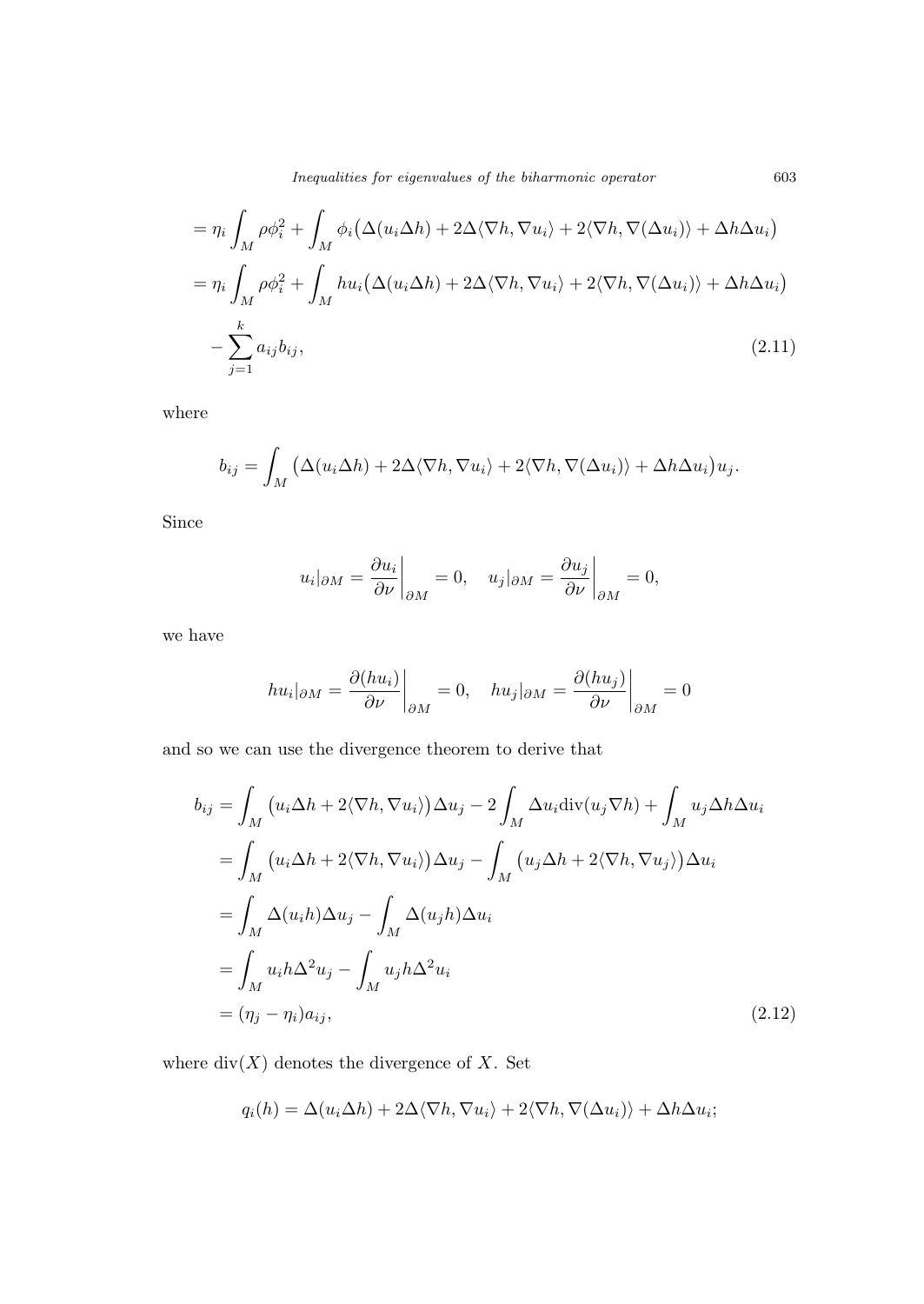then

$$
\int_{M} \phi_i q_i(h) = \int_{M} h u_i q_i(h) + \sum_{j=1}^{k} (\eta_i - \eta_j) a_{ij}^2
$$
\n(2.13)

and we have from (2.10) and (2.11) that

$$
(\eta_{k+1} - \eta_i) \int_M \rho \phi_i^2 \le \int_M \phi_i q_i(h) \tag{2.14}
$$

which implies that

$$
(\eta_{k+1} - \eta_i) \left( \int_M \phi_i q_i(h) \right)^2 = (\eta_{k+1} - \eta_i) \left( \int_M \sqrt{\rho} \phi_i \left( \frac{q_i(h)}{\sqrt{\rho}} - \sum_{j=1}^k b_{ij} \sqrt{\rho} u_j \right) \right)^2
$$
  

$$
\leq (\eta_{k+1} - \eta_i) \left( \int_M \rho \phi_i^2 \right) \left( \int_M \left( \frac{q_i(h)}{\sqrt{\rho}} - \sum_{j=1}^k b_{ij} \sqrt{\rho} u_j \right)^2 \right)
$$
  

$$
= (\eta_{k+1} - \eta_i) \left( \int_M \rho \phi_i^2 \right) \left( \left\| \frac{q_i(h)}{\sqrt{\rho}} \right\|^2 - \sum_{j=1}^k b_{ij}^2 \right)
$$
  

$$
\leq \left( \int_M \phi_i q_i(h) \right) \left( \left\| \frac{q_i(h)}{\sqrt{\rho}} \right\|^2 - \sum_{j=1}^k b_{ij}^2 \right).
$$
 (2.15)

Hence, we have

$$
(\eta_{k+1} - \eta_i) \int_M \phi_i q_i(h) \le \left\| \frac{q_i(h)}{\sqrt{\rho}} \right\|^2 - \sum_{j=1}^k (\eta_i - \eta_j)^2 a_{ij}^2.
$$
 (2.16)

Multiplying (2.13) by  $(\eta_{k+1} - \eta_i)^2$  and summing on *i*, we get

$$
\sum_{i=1}^{k} (\eta_{k+1} - \eta_i)^2 \int_M \phi_i q_i(h)
$$
  
= 
$$
\sum_{i=1}^{k} (\eta_{k+1} - \eta_i)^2 \int_M hu_i q_i(h) + \sum_{i,j=1}^{k} (\eta_{k+1} - \eta_i)^2 (\eta_i - \eta_j) a_{ij}^2
$$
  
= 
$$
\sum_{i=1}^{k} (\eta_{k+1} - \eta_i)^2 \int_M hu_i q_i(h) - \sum_{i,j=1}^{k} (\eta_{k+1} - \eta_i) (\eta_i - \eta_j)^2 a_{ij}^2.
$$
 (2.17)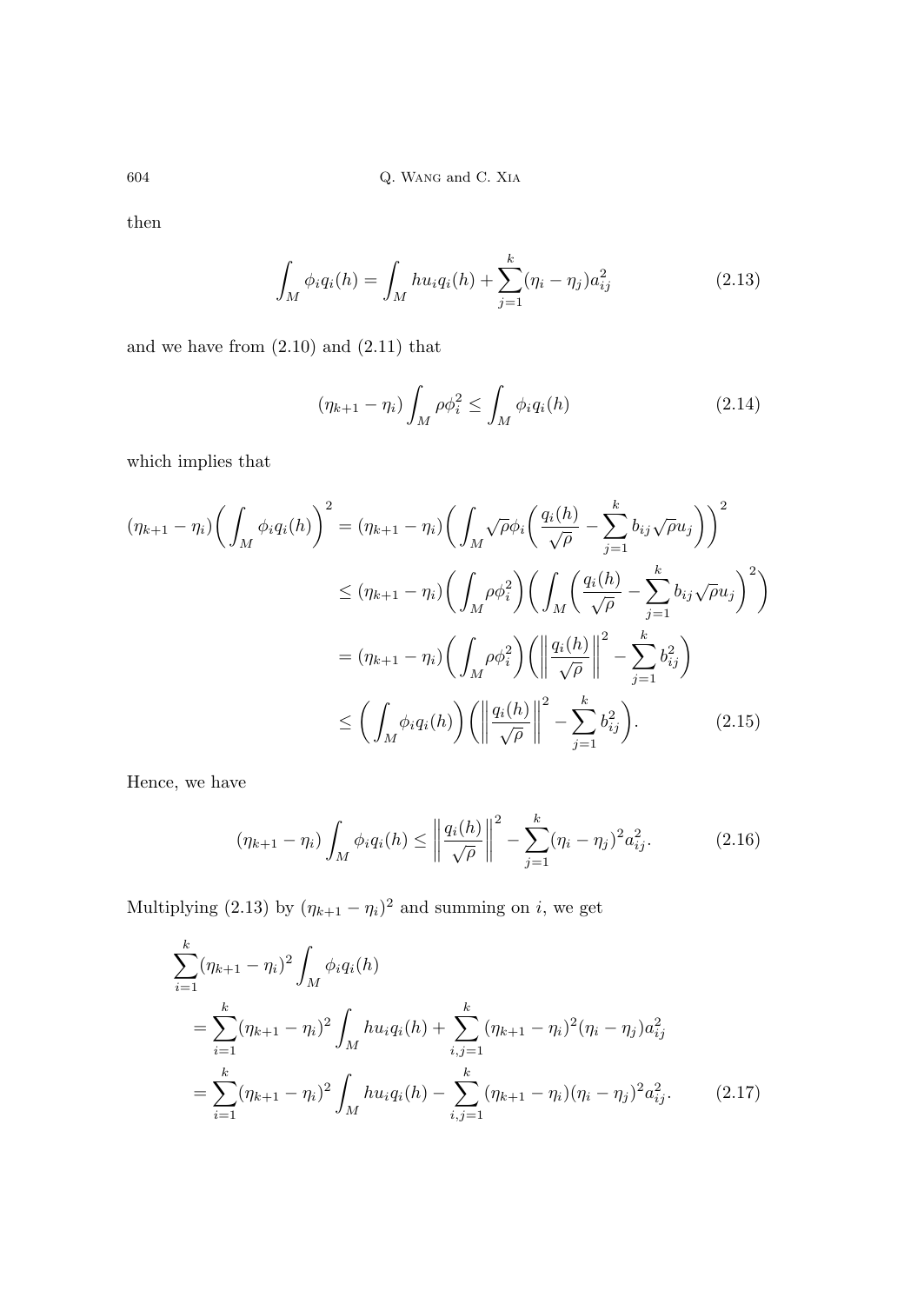On the other hand, one obtains by multiplying (2.16) by  $(\eta_{k+1} - \eta_i)$  and summing on  $i$  that

$$
\sum_{i=1}^{k} (\eta_{k+1} - \eta_i)^2 \int_M \phi_i q_i(h)
$$
\n
$$
\leq \sum_{i=1}^{k} (\eta_{k+1} - \eta_i) \left\| \frac{q_i(h)}{\sqrt{\rho}} \right\|^2 - \sum_{i,j=1}^{k} (\eta_{k+1} - \eta_i) (\eta_i - \eta_j)^2 a_{ij}^2.
$$
\n(2.18)

Combining  $(2.17)$  and  $(2.18)$ , we obtain  $(2.3)$ .

Now set

$$
c_{ij} = \int_M u_j \left( \langle \nabla h, \nabla u_i \rangle + \frac{u_i \Delta h}{2} \right); \tag{2.19}
$$

then  $c_{ij} + c_{ji} = 0$  and

$$
\int_{M} (-2)\phi_i \left( \langle \nabla h, \nabla u_i \rangle + \frac{u_i \Delta h}{2} \right) = w_i + 2 \sum_{j=1}^{k} a_{ij} c_{ij}, \qquad (2.20)
$$

where

$$
w_i = \int_M \left( -hu_i^2 \Delta h - 2hu_i \langle \nabla h, \nabla u_i \rangle \right).
$$
 (2.21)

Multiplying (2.20) by  $(\eta_{k+1} - \eta_i)^2$  and using Schwarz inequality and (2.14), we get

$$
(\eta_{k+1} - \eta_i)^2 \left( w_i + 2 \sum_{j=1}^k a_{ij} c_{ij} \right)
$$
  
=  $(\eta_{k+1} - \eta_i)^2 \int_M (-2) \phi_i \sqrt{\rho} \left( \frac{\langle \nabla h, \nabla u_i \rangle + \frac{u_i \Delta h}{2}}{\sqrt{\rho}} - \sum_{j=1}^k c_{ij} \sqrt{\rho} u_j \right)$   
 $\leq \delta (\eta_{k+1} - \eta_i)^3 \|\sqrt{\rho} \phi_i\|^2 + \frac{(\eta_{k+1} - \eta_i)}{\delta} \int_M \left| \frac{\langle \nabla h, \nabla u_i \rangle + \frac{u_i \Delta h}{2}}{\sqrt{\rho}} - \sum_{j=1}^k c_{ij} \sqrt{\rho} u_j \right|^2$   
=  $\delta (\eta_{k+1} - \eta_i)^3 \|\sqrt{\rho} \phi_i\|^2 + \frac{(\eta_{k+1} - \eta_i)}{\delta} \left( \left\| \frac{\langle \nabla h, \nabla u_i \rangle + \frac{u_i \Delta h}{2}}{\sqrt{\rho}} \right\|^2 - \sum_{j=1}^k c_{ij}^2 \right)$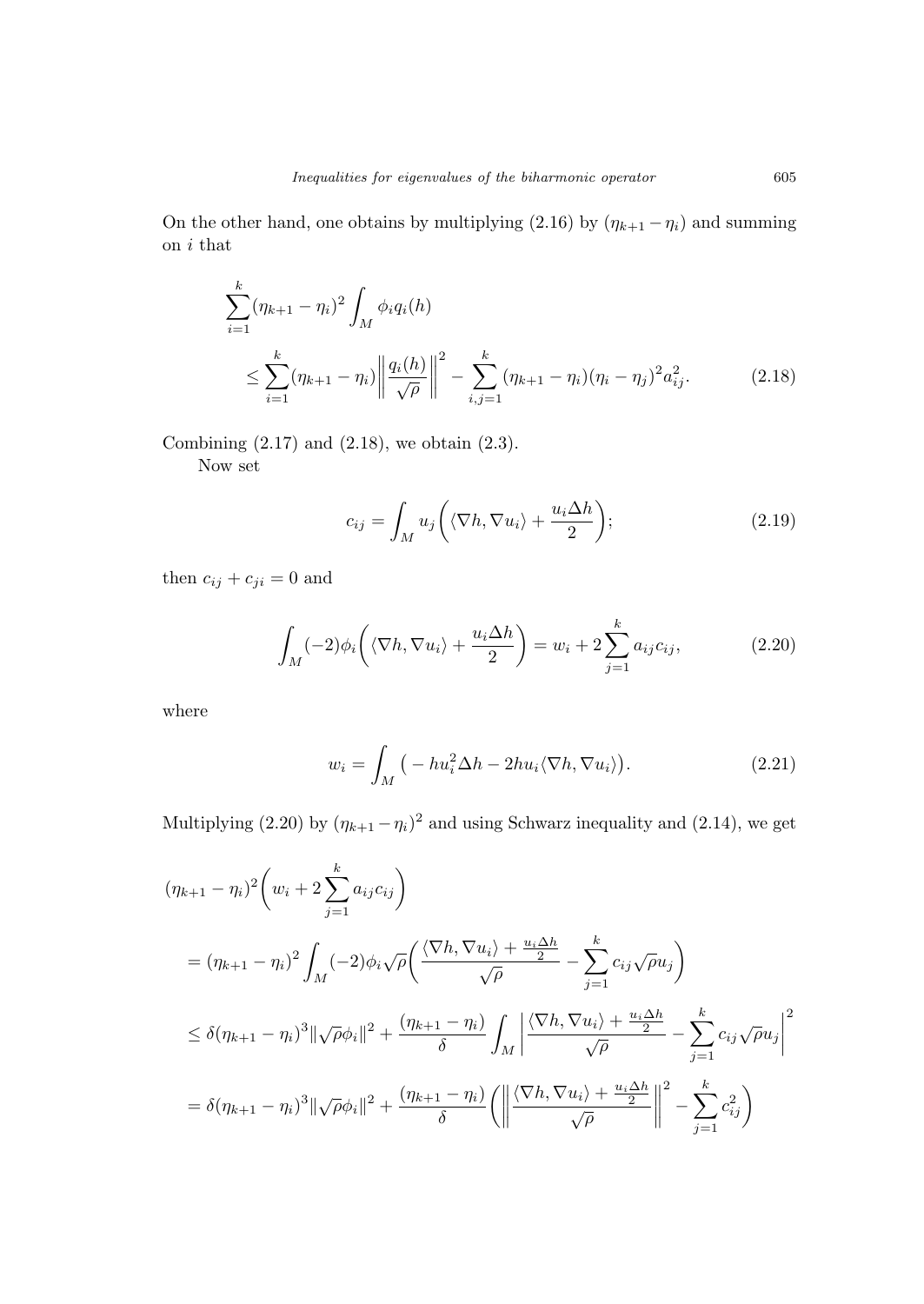$$
\leq \delta(\eta_{k+1} - \eta_i)^2 \bigg( \int_M h u_i q_i(h) + \sum_{j=1}^k (\eta_i - \eta_j) a_{ij}^2 \bigg) + \frac{(\eta_{k+1} - \eta_i)}{\delta} \bigg( \bigg( \frac{\langle \nabla h, \nabla u_i \rangle + \frac{u_i \Delta h}{2}}{\sqrt{\rho}} \bigg)^2 - \sum_{j=1}^k c_{ij}^2 \bigg). \tag{2.22}
$$

Summing over i and noticing  $a_{ij} = a_{ji}$ ,  $c_{ij} = -c_{ji}$ , we obtain

$$
\sum_{i=1}^{k} (\eta_{k+1} - \eta_i)^2 w_i - 2 \sum_{i,j=1}^{k} (\eta_{k+1} - \eta_i)(\eta_i - \eta_j) a_{ij} c_{ij}
$$
\n
$$
\leq \delta \sum_{i=1}^{k} (\eta_{k+1} - \eta_i)^2 \int_M h u_i q_i(h) + \sum_{i=1}^{k} \frac{(\eta_{k+1} - \eta_i)}{\delta} \left\| \frac{\langle \nabla h, \nabla u_i \rangle + \frac{u_i \Delta h}{2}}{\sqrt{\rho}} \right\|^2
$$
\n
$$
- \sum_{i,j=1}^{k} (\eta_{k+1} - \eta_i) \delta(\eta_i - \eta_j)^2 a_{ij}^2 - \sum_{i,j=1}^{k} \frac{(\eta_{k+1} - \eta_i)}{\delta} c_{ij}^2.
$$

Hence  $(2.4)$  is true.  $\Box$ 

We end this section by proving an algebraic lemma which will be needed in the next section.

LEMMA  $2.3$ .  $_{i=1}^{m}$ ,  $\{b_i\}_{i=1}^{m}$  and  $\{c_i\}_{i=1}^{m}$  be three sequences of nonnegative real numbers with  $\{a_i\}_{i=1}^m$  decreasing and  $\{b_i\}_{i=1}^m$  and  $\{c_i\}_{i=1}^m$  increasing. Then the following inequality holds:

$$
\left(\sum_{i=1}^{m} a_i^2 b_i\right) \left(\sum_{i=1}^{m} a_i c_i\right) \le \left(\sum_{i=1}^{m} a_i^2\right) \left(\sum_{i=1}^{m} a_i b_i c_i\right). \tag{2.23}
$$

**PROOF.** When  $m = 1$ , (2.23) holds trivially. Suppose that (2.23) holds when  $m = k$ , that is

$$
\left(\sum_{i=1}^k a_i^2 b_i\right) \left(\sum_{i=1}^k a_i c_i\right) \le \left(\sum_{i=1}^k a_i^2\right) \left(\sum_{i=1}^k a_i b_i c_i\right). \tag{2.24}
$$

Then when  $m = k + 1$ , we have from  $(2.24)$  that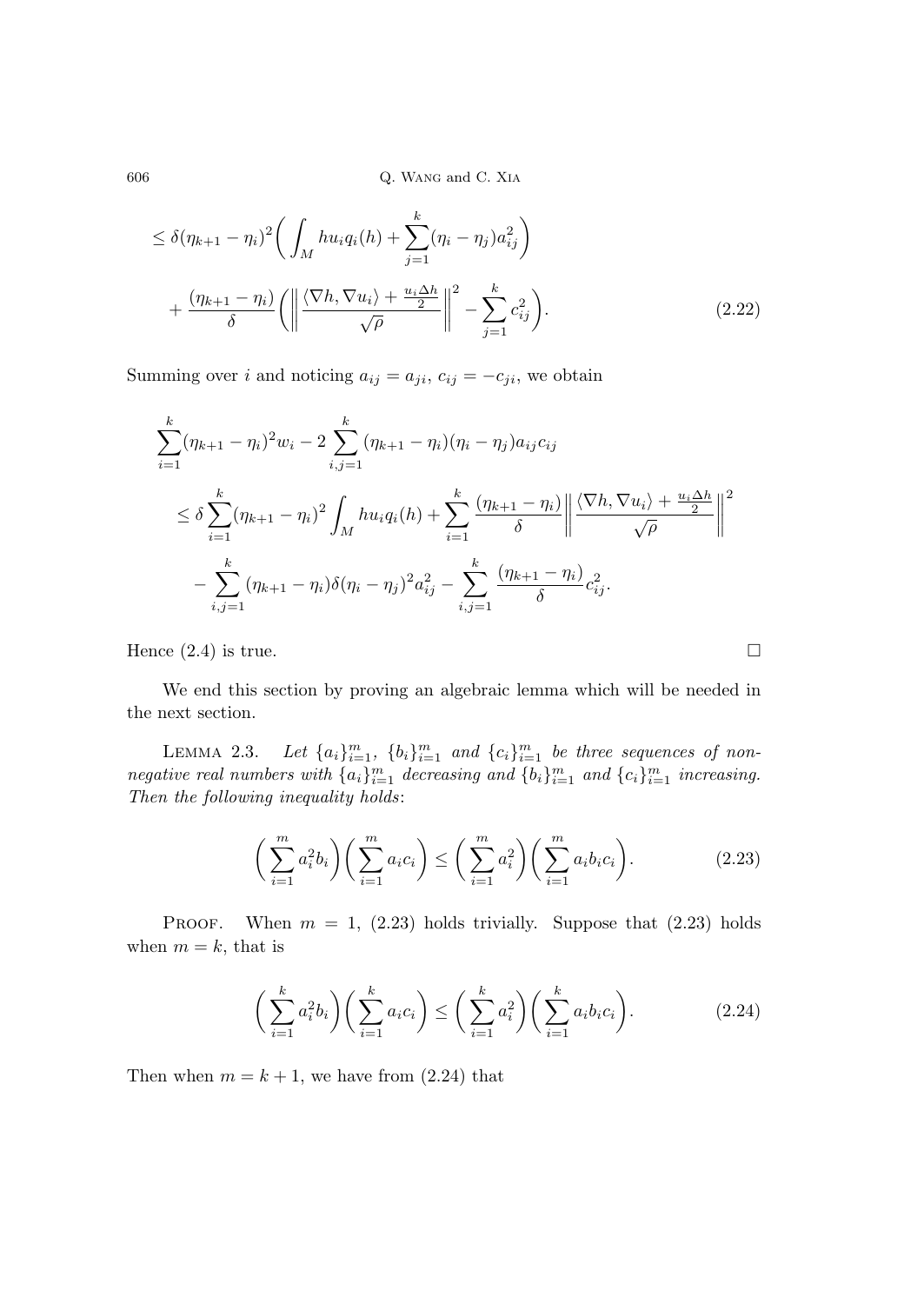$$
\left(\sum_{i=1}^{k+1} a_i^2\right) \left(\sum_{i=1}^{k+1} a_i b_i c_i\right) - \left(\sum_{i=1}^{k+1} a_i^2 b_i\right) \left(\sum_{i=1}^{k+1} a_i c_i\right)
$$
\n
$$
= \left(\sum_{i=1}^k a_i^2\right) \left(\sum_{i=1}^k a_i b_i c_i\right) - \left(\sum_{i=1}^k a_i^2 b_i\right) \left(\sum_{i=1}^k a_i c_i\right) + a_{k+1}^2 \sum_{i=1}^k a_i b_i c_i
$$
\n
$$
-a_{k+1}^2 b_{k+1} \sum_{i=1}^k a_i c_i + a_{k+1} b_{k+1} c_{k+1} \sum_{i=1}^k a_i^2 - a_{k+1} c_{k+1} \sum_{i=1}^k a_i^2 b_i
$$
\n
$$
\ge a_{k+1}^2 \sum_{i=1}^k a_i b_i c_i - a_{k+1}^2 b_{k+1} \sum_{i=1}^k a_i c_i + a_{k+1} b_{k+1} c_{k+1} \sum_{i=1}^k a_i^2 - a_{k+1} c_{k+1} \sum_{i=1}^k a_i^2 b_i
$$
\n
$$
= -a_{k+1}^2 \sum_{i=1}^k (b_{k+1} - b_i) a_i c_i + a_{k+1} c_{k+1} \sum_{i=1}^k a_i^2 (b_{k+1} - b_i)
$$
\n
$$
= \sum_{i=1}^k a_{k+1} a_i (b_{k+1} - b_i) (c_{k+1} a_i - a_{k+1} c_i)
$$
\n
$$
\ge 0.
$$
\n(2.25)

Where in the last inequality we have used the fact that

$$
a_{k+1}a_i(b_{k+1} - b_i)(c_{k+1}a_i - a_{k+1}c_i) \ge 0, \quad i = 1, \dots, k. \tag{2.26}
$$

Thus (2.23) holds for  $m = k + 1$ . This completes the proof of Lemma 2.2.

# 3. Inequalities for eigenvalues of the biharmonic operator with weight on compact domains in  $\mathbb{CP}^n(4)$ , in a minimal submanifold of  $R^m$  or of  $S^m(1)$ .

In this section, we will prove universal bounds on eigenvalues of the biharmonic operator in Weighted Sobolev space on compact domains of any of the following three manifolds: a complex projective space, a minimal submanifold of a Euclidean space or of a unit sphere.

Theorem 3.1. Let M be an n-dimensional complete Riemannian manifold and let  $\Omega$  be a connected bounded domain with smooth boundary  $\partial\Omega$  in M. Denote by  $\nu$  the outward unit normal of  $\partial\Omega$ . Let V be a nonnegative continuous function on  $\Omega$  and  $\rho$  a positive continuous function on  $\Omega$ . Set  $V_0 = \min_{x \in \overline{\Omega}} V(x)$ ,  $P_1 =$  $\max_{x \in \overline{\Omega}} \rho(x)$  and  $P_2 = \min_{x \in \overline{\Omega}} \rho(x)$ . Let  $\Delta$  be the Laplacian of M and denote by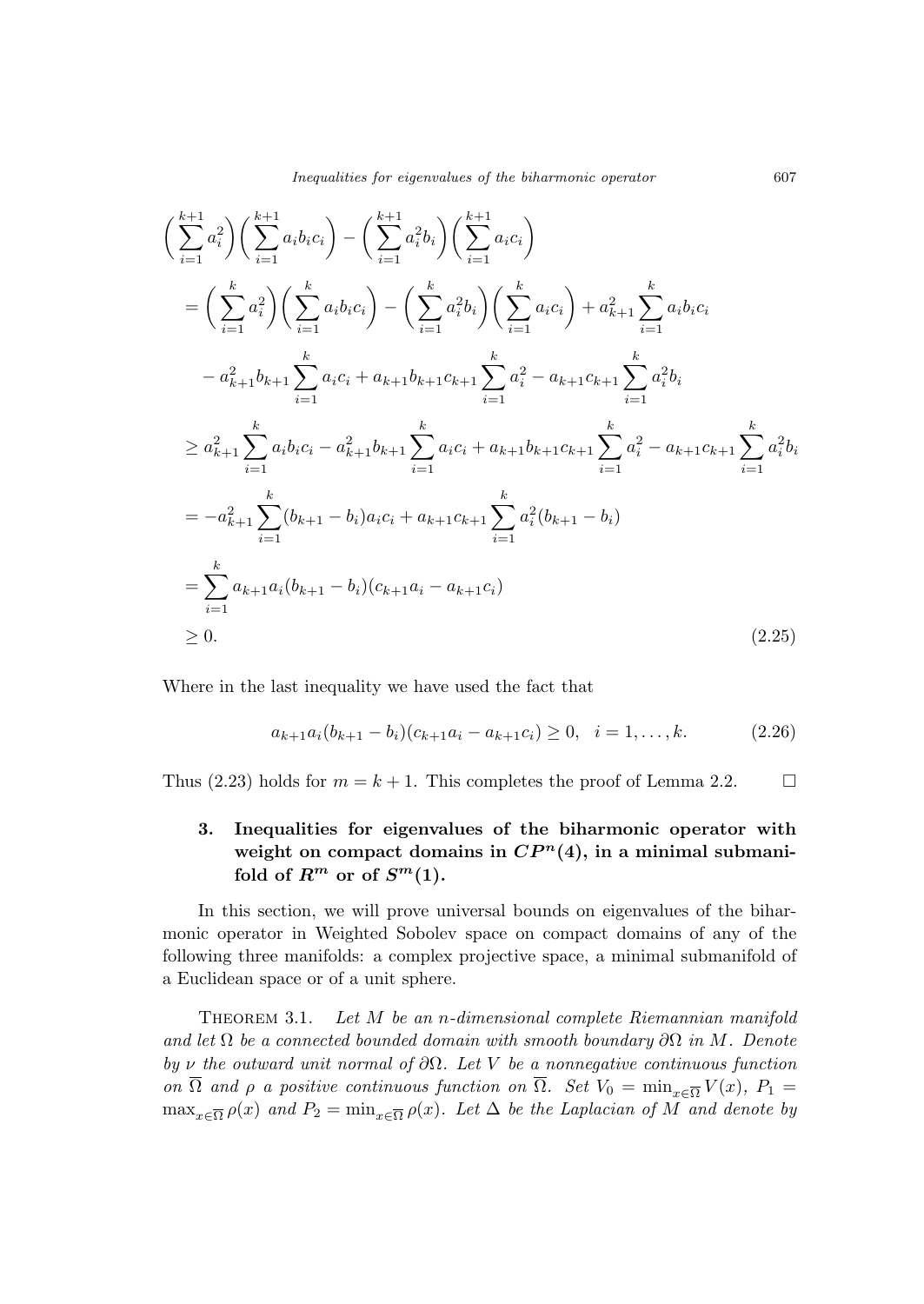$\eta_i$  the *i*-th eigenvalue of the problem:

$$
\begin{cases} (\Delta^2 + V)u = \eta \rho u & \text{in } \Omega, \\ u|_{\partial \Omega} = \frac{\partial u}{\partial \nu}|_{\partial \Omega} = 0. \end{cases}
$$

i) If M is a minimal submanifold of  $\mathbb{R}^m$ , then

$$
\sum_{i=1}^{k} (\eta_{k+1} - \eta_i)^2 \le \frac{2P_1(2(n+2))^{1/2}}{nP_2} \left\{ \sum_{i=1}^{k} (\eta_{k+1} - \eta_i)^2 \left( \eta_i - \frac{V_0}{P_1} \right)^{1/2} \right\}^{1/2} \times \left\{ \sum_{i=1}^{k} (\eta_{k+1} - \eta_i) \left( \eta_i - \frac{V_0}{P_1} \right)^{1/2} \right\}^{1/2}.
$$
\n(3.1)

ii) If M is a minimal submanifold in a unit m-sphere  $S<sup>m</sup>(1)$ , then

$$
\sum_{i=1}^{k} (\eta_{k+1} - \eta_i)^2 \le \frac{P_1}{nP_2} \left\{ \sum_{i=1}^{k} (\eta_{k+1} - \eta_i)^2 \left( \frac{n^2}{P_2^{1/2}} + (2n+4) \left( \eta_i - \frac{V_0}{P_1} \right)^{1/2} \right) \right\}^{1/2} \times \left\{ \sum_{i=1}^{k} (\eta_{k+1} - \eta_i) \left( \frac{n^2}{P_2^{1/2}} + 4 \left( \eta_i - \frac{V_0}{P_1} \right)^{1/2} \right) \right\}^{1/2} . \tag{3.2}
$$

iii) If M is a complex projetive space  $\mathbb{CP}^n(4)$  of complex dimension n and of holomorphic sectional curvature 4, then

$$
\sum_{i=1}^{k} (\eta_{k+1} - \eta_i)^2 \le \frac{2(n+1)^{1/2} P_1}{n P_2} \left\{ \sum_{i=1}^{k} (\eta_{k+1} - \eta_i)^2 \left( \frac{2n}{P_2^{1/2}} + \left( \eta_i - \frac{V_0}{P_1} \right)^{1/2} \right) \right\}^{1/2}
$$

$$
\times \left\{ \sum_{i=1}^{k} (\eta_{k+1} - \eta_i) \left( \frac{8n(n+1)}{P_2^{1/2}} + \left( \eta_i - \frac{V_0}{P_1} \right)^{1/2} \right) \right\}^{1/2}.
$$
 (3.3)

COROLLARY 3.2. Let the assumptions be as in Theorem 3.1.

i) If  $\Omega$  is a domain in an n-dimensional complete minimal submanifold of  $\mathbb{R}^m$ , then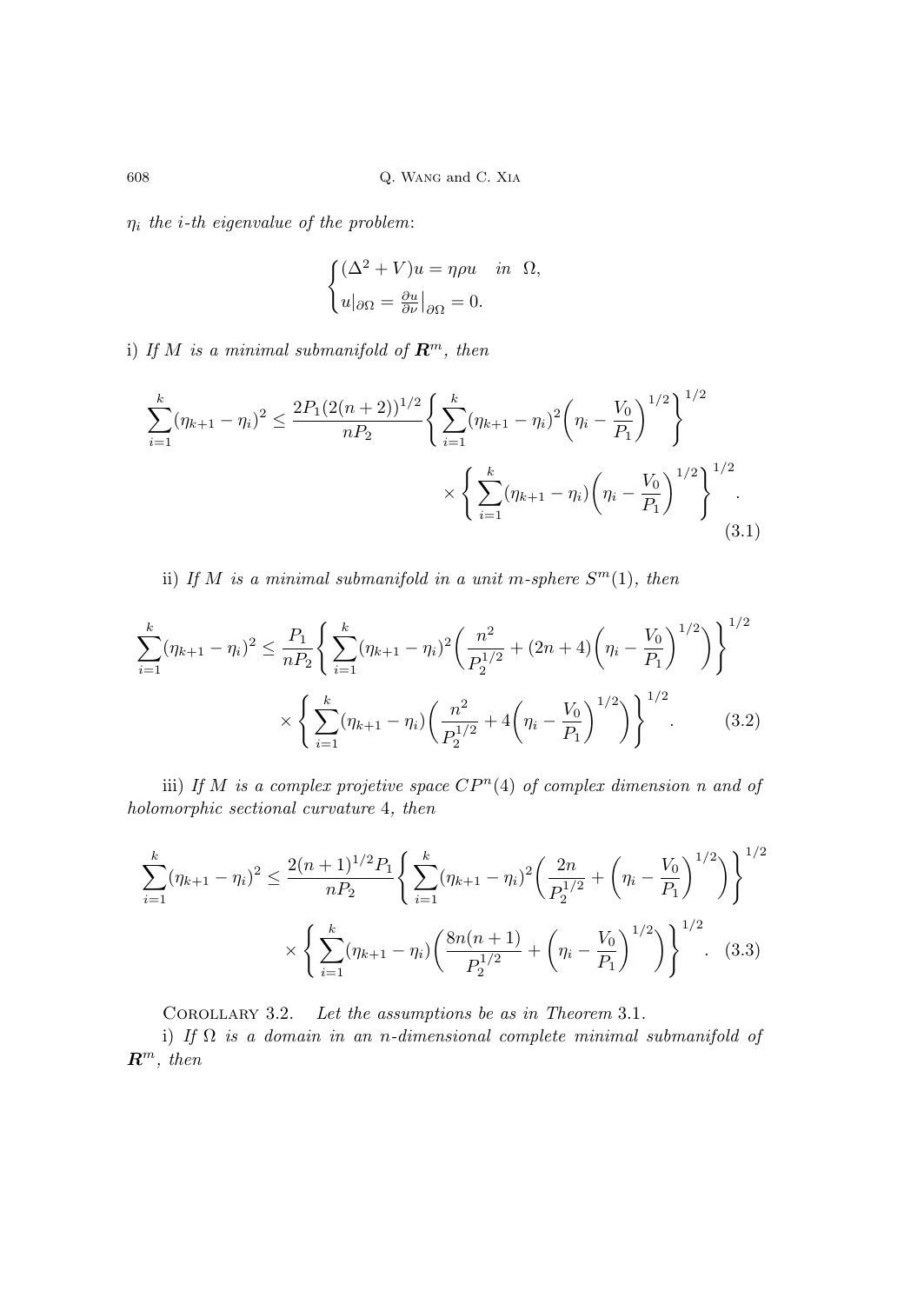$$
\eta_{k+1} \leq -\frac{SV_0}{P_1} + (1+S)\frac{1}{k}\sum_{i=1}^k \eta_i
$$
  
+ 
$$
\left\{ S^2 \left( \frac{1}{k} \sum_{i=1}^k \eta_i - \frac{V_0}{P_1} \right)^2 - (1+2S)\frac{1}{k}\sum_{j=1}^k \left( \eta_j - \frac{1}{k} \sum_{i=1}^k \eta_i \right)^2 \right\}^{1/2}, \quad (3.4)
$$

where

$$
S=\frac{4P_1^2(n+2)}{n^2P_2^2}.
$$

ii) If  $\Omega$  is a domain in a minimal submanifold of  $S<sup>m</sup>(1)$ , then

$$
\eta_{k+1} \le A_{k+1} + \sqrt{A_{k+1}^2 - B_{k+1}},\tag{3.5}
$$

where

$$
A_{k+1} = \frac{1}{k} \sum_{i=1}^{k} \eta_i + \frac{P_1^2}{2kn^2 P_2^2} \sum_{i=1}^{k} \left( \frac{n^2}{P_2^{1/2}} + 4\left(\eta_i - \frac{V_0}{P_1}\right)^{1/2} \right)
$$
  

$$
\times \left( \frac{n^2}{P_2^{1/2}} + (2n+4)\left(\eta_i - \frac{V_0}{P_1}\right)^{1/2} \right),
$$
  

$$
B_{k+1} = \frac{1}{k} \sum_{i=1}^{k} \eta_i^2 + \frac{P_1^2}{kn^2 P_2^2} \sum_{i=1}^{k} \left( \frac{n^2}{P_2^{1/2}} + 4\left(\eta_i - \frac{V_0}{P_1}\right)^{1/2} \right)
$$
  

$$
\times \left( \frac{n^2}{P_2^{1/2}} + (2n+4)\left(\eta_i - \frac{V_0}{P_1}\right)^{1/2} \right) \eta_i.
$$

iii) If  $\Omega$  is a domain in  $CP^n(4)$ , then

$$
\eta_{k+1} \le C_{k+1} + \sqrt{C_{k+1}^2 - D_{k+1}},\tag{3.6}
$$

where

$$
C_{k+1} = \frac{1}{k} \sum_{i=1}^{k} \eta_i + \frac{2(n+1)P_1^2}{kn^2 P_2^2} \sum_{i=1}^{k} \left( \frac{2n}{P_2^{1/2}} + \left( \eta_i - \frac{V_0}{P_1} \right)^{1/2} \right) \times \left( \frac{8n(n+1)}{P_2^{1/2}} + \left( \eta_i - \frac{V_0}{P_1} \right)^{1/2} \right),
$$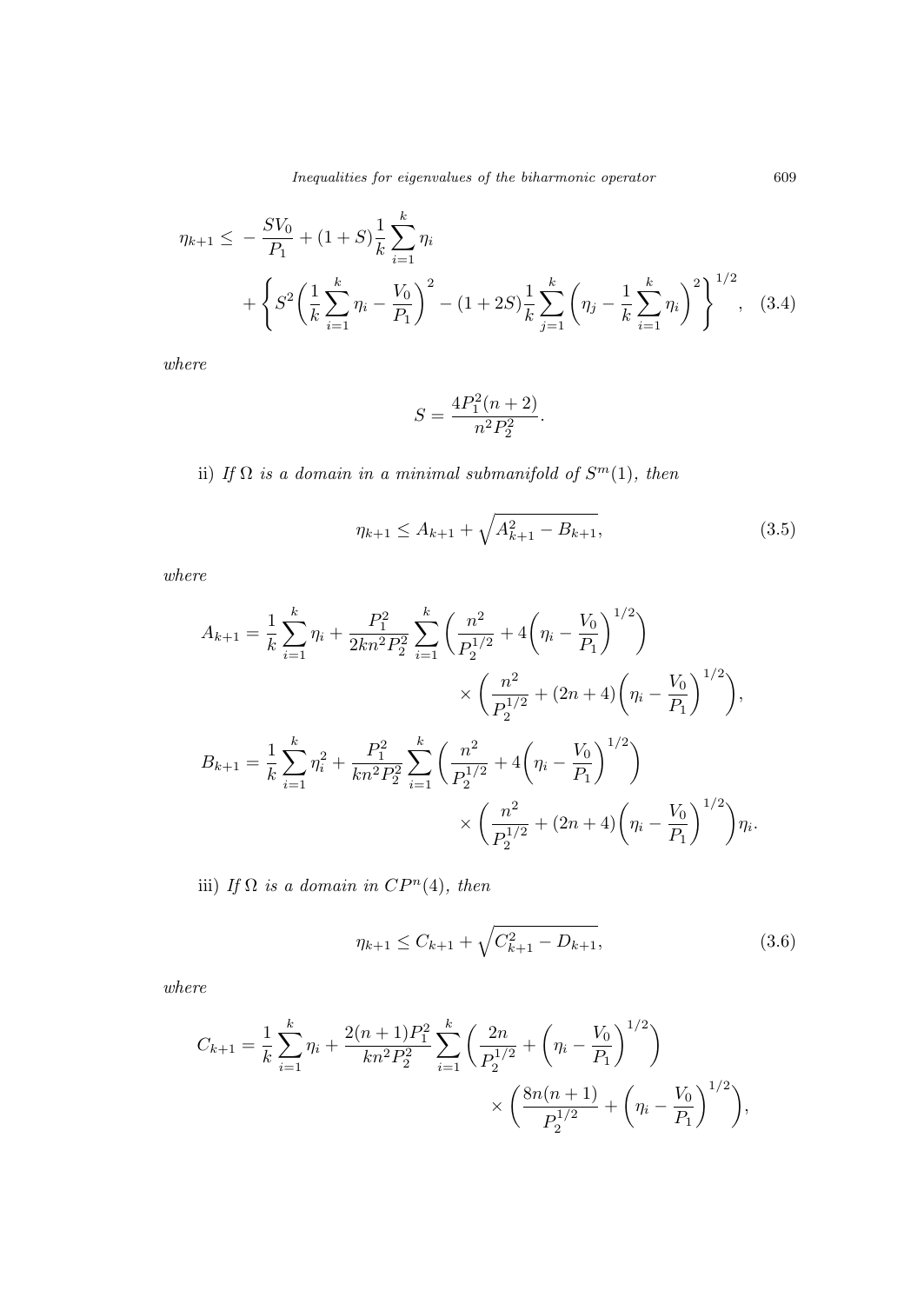$$
D_{k+1} = \frac{1}{k} \sum_{i=1}^{k} \eta_i^2 + \frac{4(n+1)P_1^2}{kn^2 P_2^2} \sum_{i=1}^{k} \left( \frac{2n}{P_2^{1/2}} + \left( \eta_i - \frac{V_0}{P_1} \right)^{1/2} \right) \times \left( \frac{8n(n+1)}{P_2^{1/2}} + \left( \eta_i - \frac{V_0}{P_1} \right)^{1/2} \right) \eta_i.
$$

PROOF OF THEOREM 3.1. Let  $\nabla$  be the gradient operator on  $\Omega$  and let  $u_i$  be the *i*-th orthonormal eigenfunction corresponding to the eigenvalue  $\eta_i$ ,  $i =$  $1, 2, \ldots$ , that is,

$$
(\Delta^2 + V)u_i = \eta_i \rho u_i \text{ in } \Omega, \quad u_i|_{\partial\Omega} = \frac{\partial u_i}{\partial \nu}\bigg|_{\partial\Omega} = 0,
$$
 (3.7)

$$
\int_{\Omega} \rho u_i u_j = \delta_{ij}, \quad \forall \ i, j;
$$
\n(3.8)

then

$$
\frac{1}{P_1} \le \int_{\Omega} u_i^2 \le \frac{1}{P_2}.\tag{3.9}
$$

Multiplying (3.7) by  $u_i$  and integrating on  $\Omega$ , one has

$$
\int_{\Omega} (\Delta u_i)^2 = \eta_i \int_{\Omega} \rho u_i^2 - \int_{\Omega} V u_i^2
$$
\n
$$
\leq \eta_i - \frac{V_0}{P_1}.
$$
\n(3.10)

It follows from the Schwarz inequality that

$$
\int_{\Omega} |\nabla u_i|^2 = \int_{\Omega} (-u_i \Delta u_i) \le \left( \int_{\Omega} u_i^2 \right)^{1/2} \left( \int_{\Omega} (\Delta u_i)^2 \right)^{1/2} \le \frac{1}{P_2^{1/2}} \left( \eta_i - \frac{V_0}{P_1} \right)^{1/2}.
$$
\n(3.11)

i) Suppose that  $\Omega$  is a domain in an *n*-dimensional minimal submanifold in  $\mathbb{R}^m$ . Let  $x_1, x_2, \ldots, x_m$  be the standard coordinate functions of  $\mathbb{R}^m$ ; then

$$
\Delta x_{\alpha} = 0, \quad \alpha = 1, \dots, m. \tag{3.12}
$$

Taking  $h = x_\alpha$  in (2.4), we get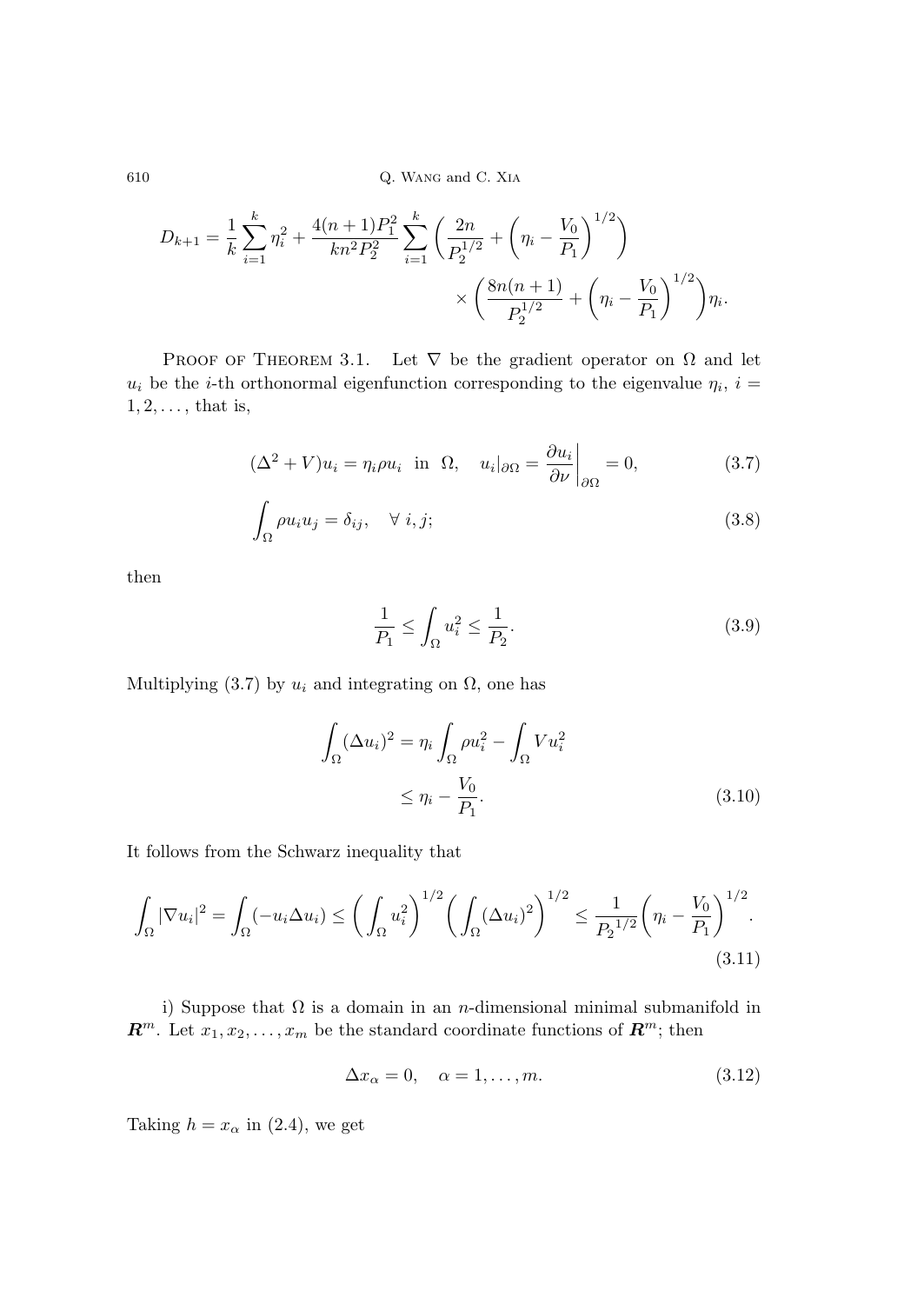$$
\sum_{i=1}^{k} (\eta_{k+1} - \eta_i)^2 \int_{\Omega} \left( -2x_{\alpha} u_i \langle \nabla x_{\alpha}, \nabla u_i \rangle \right)
$$
\n
$$
\leq \delta \sum_{i=1}^{k} (\eta_{k+1} - \eta_i)^2 \int_{\Omega} x_{\alpha} u_i \left( 2\Delta \langle \nabla x_{\alpha}, \nabla u_i \rangle + 2 \langle \nabla x_{\alpha}, \nabla (\Delta u_i) \rangle \right)
$$
\n
$$
+ \sum_{i=1}^{k} \frac{(\eta_{k+1} - \eta_i)}{\delta} \left\| \frac{1}{\sqrt{\rho}} \langle \nabla x_{\alpha}, \nabla u_i \rangle \right\|^2.
$$
\n(3.13)

Summing over  $\alpha$ , one has

$$
\sum_{i=1}^{k} (\eta_{k+1} - \eta_i)^2 \sum_{\alpha=1}^{m} \int_{\Omega} \left( -2x_{\alpha} u_i \langle \nabla x_{\alpha}, \nabla u_i \rangle \right)
$$
\n
$$
\leq \delta \sum_{i=1}^{k} (\eta_{k+1} - \eta_i)^2 \sum_{\alpha=1}^{m} \int_{\Omega} x_{\alpha} u_i \left( 2\Delta \langle \nabla x_{\alpha}, \nabla u_i \rangle + 2 \langle \nabla x_{\alpha}, \nabla (\Delta u_i) \rangle \right)
$$
\n
$$
+ \sum_{i=1}^{k} \frac{(\eta_{k+1} - \eta_i)}{\delta} \sum_{\alpha=1}^{m} \left\| \frac{1}{\sqrt{\rho}} \langle \nabla x_{\alpha}, \nabla u_i \rangle \right\|^2.
$$
\n(3.14)

Observe that

$$
\sum_{\alpha=1}^{m} \langle \nabla x_{\alpha}, \nabla u_{i} \rangle^{2} = \sum_{\alpha=1}^{m} (\nabla u_{i}(x_{\alpha}))^{2} = |\nabla u_{i}|^{2}, \quad \sum_{\alpha=1}^{m} |\nabla x_{\alpha}|^{2} = n. \tag{3.15}
$$

We have from (3.9), (3.11), (3.12) and (3.15) that

$$
\sum_{\alpha=1}^{m} \int_{\Omega} \left( -2x_{\alpha} u_{i} \langle \nabla x_{\alpha}, \nabla u_{i} \rangle \right) = \frac{1}{2} \sum_{\alpha=1}^{m} \int_{\Omega} u_{i}^{2} \Delta x_{\alpha}^{2} = n \int_{\Omega} u_{i}^{2} \ge \frac{n}{P_{1}}, \qquad (3.16)
$$

$$
\sum_{\alpha=1}^{m} \int_{\Omega} x_{\alpha} u_{i} \left( 2\Delta \langle \nabla x_{\alpha}, \nabla u_{i} \rangle + 2 \langle \nabla x_{\alpha}, \nabla (\Delta u_{i}) \rangle \right)
$$

$$
= 2 \sum_{\alpha=1}^{m} \int_{\Omega} \Delta (x_{\alpha} u_{i}) \langle \nabla x_{\alpha}, \nabla u_{i} \rangle - 2 \sum_{\alpha=1}^{m} \int_{\Omega} \Delta u_{i} \operatorname{div} (x_{\alpha} u_{i} \nabla x_{\alpha})
$$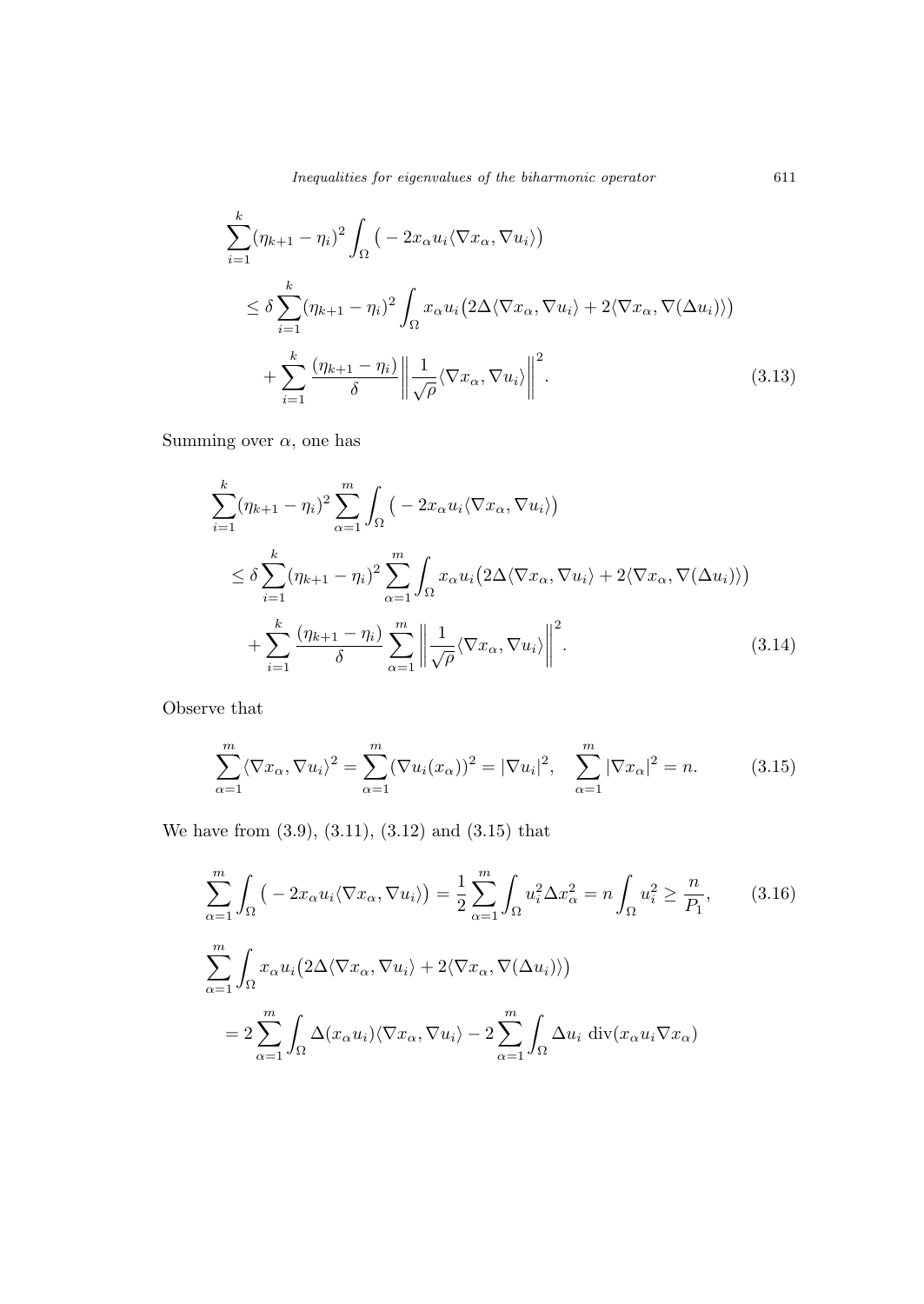$$
= \sum_{\alpha=1}^{m} \int_{\Omega} \left( 4 \langle \nabla x_{\alpha}, \nabla u_{i} \rangle^{2} + 2x_{\alpha} (\Delta u_{i}) \langle \nabla x_{\alpha}, \nabla u_{i} \rangle \right)
$$
  
\n
$$
- 2 \sum_{\alpha=1}^{m} \int_{\Omega} \Delta u_{i} \left( |\nabla x_{\alpha}|^{2} u_{i} + \langle x_{\alpha} \nabla x_{\alpha}, \nabla u_{i} \rangle \right)
$$
  
\n
$$
= 4 \int_{\Omega} |\nabla u_{i}|^{2} - 2n \int_{\Omega} u_{i} \Delta u_{i}
$$
  
\n
$$
= (4 + 2n) \int_{\Omega} |\nabla u_{i}|^{2} \le (4 + 2n) \frac{1}{P_{2}^{1/2}} \left( \eta_{i} - \frac{V_{0}}{P_{1}} \right)^{1/2}
$$
(3.17)

and

$$
\sum_{\alpha=1}^{m} \left\| \frac{1}{\sqrt{\rho}} \langle \nabla x_{\alpha}, \nabla u_{i} \rangle \right\|^{2} = \int_{\Omega} \frac{|\nabla u_{i}|^{2}}{\rho} \le \frac{1}{P_{2}} \int_{\Omega} |\nabla u_{i}|^{2} \le \frac{1}{P_{2}^{3/2}} \left(\eta_{i} - \frac{V_{0}}{P_{1}}\right)^{1/2}.
$$
\n(3.18)

Substituting  $(3.16)$ – $(3.18)$  into  $(3.13)$ , we have

$$
\frac{n}{P_1} \sum_{i=1}^k (\eta_{k+1} - \eta_i)^2
$$
\n
$$
\leq \delta \frac{4 + 2n}{P_2^{1/2}} \sum_{i=1}^k (\eta_{k+1} - \eta_i)^2 \left(\eta_i - \frac{V_0}{P_1}\right)^{1/2} + \frac{1}{\delta} \frac{1}{P_2^{3/2}} \sum_{i=1}^k (\eta_{k+1} - \eta_i) \left(\eta_i - \frac{V_0}{P_1}\right)^{1/2}.
$$
\n(3.19)

Taking

$$
\delta = \left\{ \frac{\sum_{i=1}^{k} (\eta_{k+1} - \eta_i) ( \eta_i - \frac{V_0}{P_1} )^{1/2}}{(4 + 2n) P_2 \sum_{i=1}^{k} (\eta_{k+1} - \eta_i)^2 ( \eta_i - \frac{V_0}{P_1} )^{1/2}} \right\}^{1/2},
$$

one obtains (3.1).

ii) Assume now that  $\Omega$  is a domain in an *n*-dimensional minimal submanifold of  $S^m(1)$ . Let  $x_1, x_2, \ldots, x_{m+1}$  be the standard coordinate functions of the Euclidean space  $\mathbf{R}^{m+1}$ ; then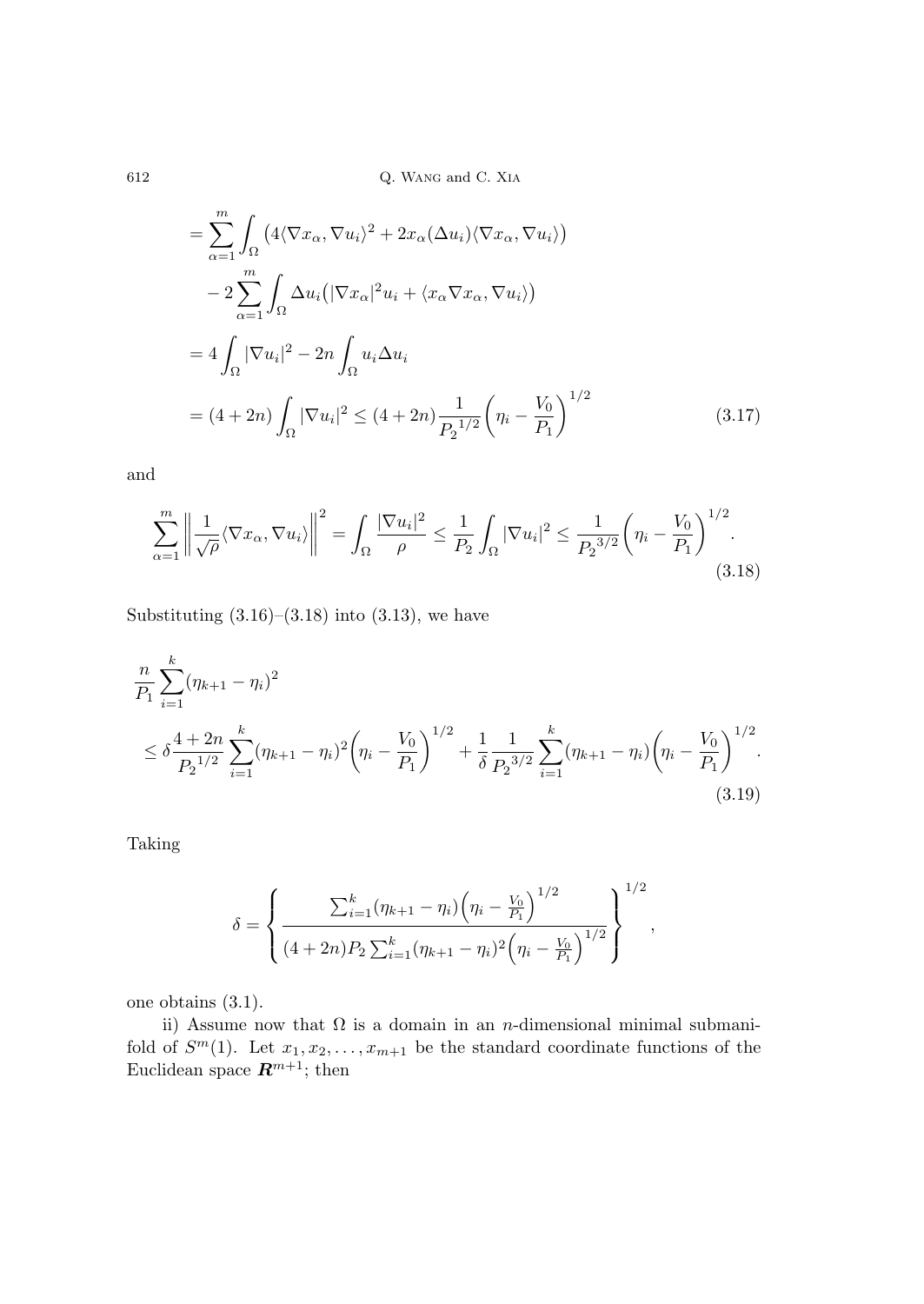$$
S^{m}(1) = \left\{ (x_1, \ldots, x_{m+1}) \in \mathbf{R}^{m+1}; \sum_{\alpha=1}^{m+1} x_{\alpha}^{2} = 1 \right\}.
$$

It is well known that

$$
\Delta x_{\alpha} = -nx_{\alpha}, \quad \alpha = 1, \dots, m+1. \tag{3.20}
$$

For any  $\delta > 0$ , by taking  $h = x_{\alpha}$  in (2.4) and using (3.20), we get

$$
\sum_{i=1}^{k} (\eta_{k+1} - \eta_i)^2 \int_{\Omega} \left( nx_{\alpha}^2 u_i^2 - 2x_{\alpha} u_i \langle \nabla x_{\alpha}, \nabla u_i \rangle \right)
$$
\n
$$
\leq \delta \sum_{i=1}^{k} (\eta_{k+1} - \eta_i)^2 \int_{\Omega} x_{\alpha} u_i \left( -n \Delta(u_i x_{\alpha}) + 2 \Delta \langle \nabla x_{\alpha}, \nabla u_i \rangle \right. \\
\left. + 2 \langle \nabla x_{\alpha}, \nabla(\Delta u_i) \rangle - nx_{\alpha} \Delta u_i \right)
$$
\n
$$
+ \sum_{i=1}^{k} \frac{(\eta_{k+1} - \eta_i)}{\delta} \left\| \frac{\langle \nabla x_{\alpha}, \nabla u_i \rangle - \frac{n x_{\alpha} u_i}{2}}{\sqrt{\rho}} \right\|^2.
$$

Summing over  $\alpha$ , we get

$$
\sum_{i=1}^{k} (\eta_{k+1} - \eta_i)^2 \sum_{\alpha=1}^{m+1} \int_{\Omega} \left( nx_{\alpha}^2 u_i^2 - 2x_{\alpha} u_i \langle \nabla x_{\alpha}, \nabla u_i \rangle \right)
$$
\n
$$
\leq \delta \sum_{i=1}^{k} (\eta_{k+1} - \eta_i)^2 \sum_{\alpha=1}^{m+1} \int_{\Omega} x_{\alpha} u_i \left( -n \Delta(u_i x_{\alpha}) + 2 \Delta \langle \nabla x_{\alpha}, \nabla u_i \rangle \right. \\
\left. + 2 \langle \nabla x_{\alpha}, \nabla(\Delta u_i) \rangle - nx_{\alpha} \Delta u_i \right)
$$
\n
$$
+ \sum_{i=1}^{k} \frac{(\eta_{k+1} - \eta_i)}{\delta} \sum_{\alpha=1}^{m+1} \left\| \frac{\langle \nabla x_{\alpha}, \nabla u_i \rangle - \frac{nx_{\alpha} u_i}{2}}{\sqrt{\rho}} \right\|^2. \tag{3.21}
$$

Using  $\sum_{\alpha=1}^{m+1} x_{\alpha}^2 = 1$  and (3.9), we have

$$
\sum_{\alpha=1}^{m+1} \int_{\Omega} \left( nx_{\alpha}^2 u_i^2 - 2x_{\alpha} u_i \langle \nabla x_{\alpha}, \nabla u_i \rangle \right)
$$
  
= 
$$
\int_{\Omega} \left( nu_i^2 - u_i \langle \nabla \left( \sum_{\alpha=1}^{m+1} x_{\alpha}^2 \right), \nabla u_i \rangle \right) = \int_{\Omega} nu_i^2 \ge \frac{n}{P_1}.
$$
 (3.22)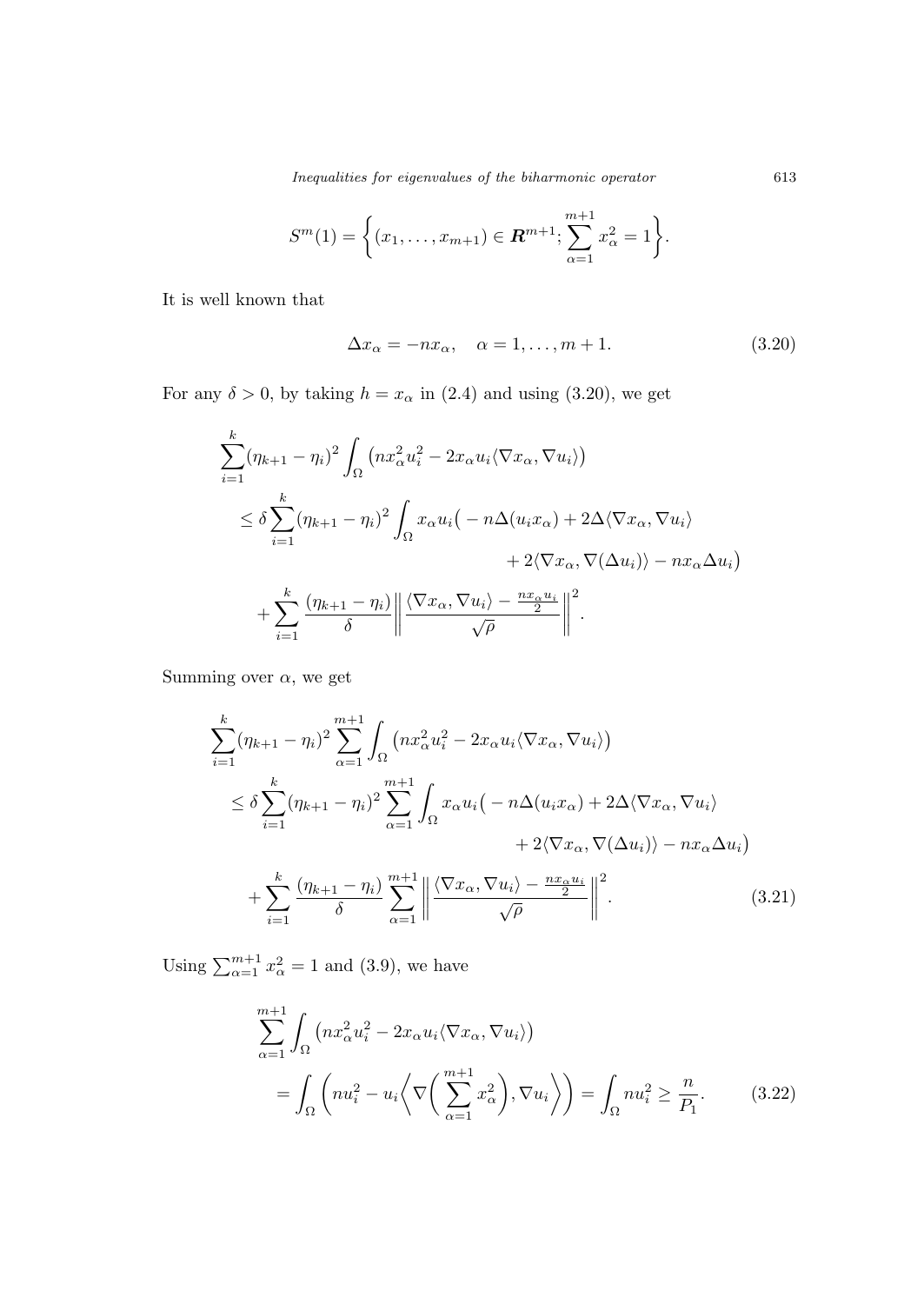$614$   $\,$  Q. Wang and C. XIA

Let us calculate

$$
\sum_{\alpha=1}^{m+1} \int_{\Omega} x_{\alpha} u_i \left( -n \Delta(u_i x_{\alpha}) \right)
$$
  
\n
$$
= -n \sum_{\alpha=1}^{m+1} \int_{\Omega} x_{\alpha} u_i \left( -nu_i x_{\alpha} + 2 \langle \nabla x_{\alpha}, \nabla u_i \rangle + x_{\alpha} \Delta u_i \right)
$$
  
\n
$$
= -n \left( -n \int_{\Omega} u_i^2 - \int_{\Omega} |\nabla u_i|^2 \right)
$$
  
\n
$$
= n^2 \int_{\Omega} u_i^2 + n \int_{\Omega} |\nabla u_i|^2,
$$
  
\n
$$
\sum_{\alpha=1}^{m+1} \int_{\Omega} x_{\alpha} u_i \left( 2 \Delta \langle \nabla x_{\alpha}, \nabla u_i \rangle \right)
$$
  
\n
$$
= 2 \sum_{\alpha=1}^{m+1} \int_{\Omega} \Delta(x_{\alpha} u_i) \langle \nabla x_{\alpha}, \nabla u_i \rangle
$$
  
\n
$$
= 2 \sum_{\alpha=1}^{m+1} \int_{\Omega} \left( -nx_{\alpha} u_i + 2 \langle \nabla x_{\alpha}, \nabla u_i \rangle + x_{\alpha} \Delta u_i \right) \langle \nabla x_{\alpha}, \nabla u_i \rangle
$$
  
\n
$$
= 4 \int_{\Omega} \sum_{\alpha=1}^{m+1} \langle \nabla x_{\alpha}, \nabla u_i \rangle^2
$$
  
\n
$$
= 4 \int_{\Omega} \sum_{\alpha=1}^{m+1} \left( \nabla u_i (x_{\alpha}) \right)^2 = 4 \int_{\Omega} |\nabla u_i|^2,
$$
  
\n(3.24)

$$
\sum_{\alpha=1}^{m+1} \int_{\Omega} x_{\alpha} u_i \big( 2 \langle \nabla x_{\alpha}, \nabla (\Delta u_i) \rangle \big) = \int_{\Omega} u_i \bigg\langle \nabla \bigg( \sum_{\alpha=1}^{m+1} x_{\alpha}^2 \bigg), \nabla (\Delta u_i) \bigg\rangle = 0 \qquad (3.25)
$$

and

$$
\sum_{\alpha=1}^{m+1} \int_{\Omega} x_{\alpha} u_i(-nx_{\alpha} \Delta u_i) = -n \int_{\Omega} u_i \Delta u_i = n \int_{\Omega} |\nabla u_i|^2.
$$
 (3.26)

Therefore, we obtain from  $(3.9)$ ,  $(3.11)$ ,  $(3.22)$ – $(3.26)$  that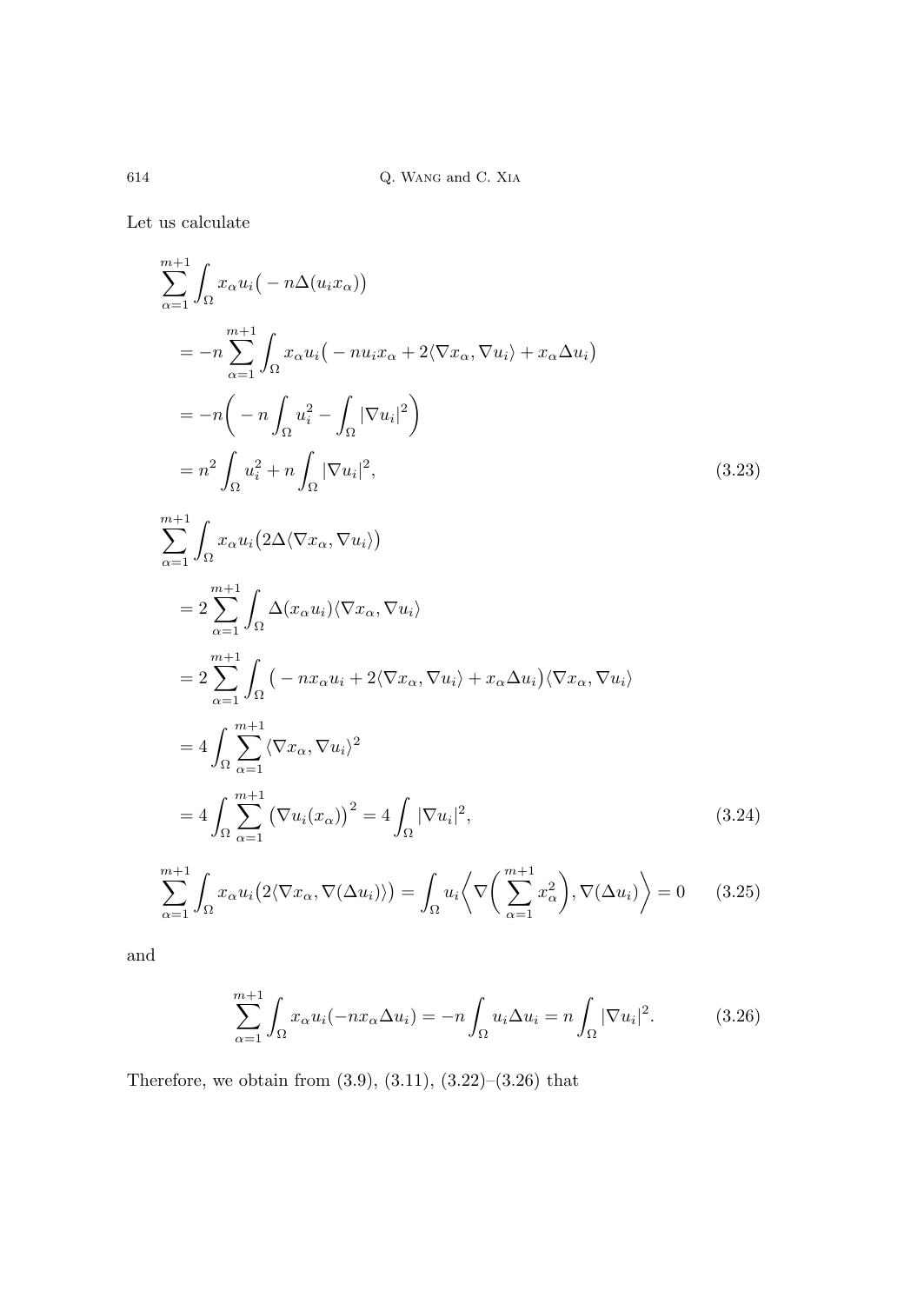$$
\sum_{\alpha=1}^{m+1} \int_{\Omega} x_{\alpha} u_i \left( -n \Delta(u_i x_{\alpha}) + 2 \Delta \langle \nabla x_{\alpha}, \nabla u_i \rangle + 2 \langle \nabla x_{\alpha}, \nabla (\Delta u_i) \rangle - nx_{\alpha} \Delta u_i \right)
$$
  

$$
= n^2 \int_{\Omega} u_i^2 + n \int_{\Omega} |\nabla u_i|^2 + 4 \int_{\Omega} |\nabla u_i|^2 + n \int_{\Omega} |\nabla u_i|^2
$$
  

$$
= n^2 \int_{\Omega} u_i^2 + (2n + 4) \int_{\Omega} |\nabla u_i|^2
$$
  

$$
\leq \frac{n^2}{P_2} + \frac{2n + 4}{P_2^{1/2}} \left( \eta_i - \frac{V_0}{P_1} \right)^{1/2}
$$
 (3.27)

and

$$
\sum_{\alpha=1}^{m+1} \left\| \frac{\langle \nabla x_{\alpha}, \nabla u_{i} \rangle + \frac{u_{i} \Delta x_{\alpha}}{\sqrt{\rho}} \right\|^{2}}{\sqrt{\rho}} \right\|^{2}
$$
\n
$$
= \int_{\Omega} \frac{1}{\rho} \sum_{\alpha=1}^{n+1} \left( \langle \nabla x_{\alpha}, \nabla u_{i} \rangle^{2} - n \langle \nabla x_{\alpha}, \nabla u_{i} \rangle u_{i} x_{\alpha} + \frac{n^{2} u_{i}^{2} x_{\alpha}^{2}}{4} \right)
$$
\n
$$
= \frac{n^{2}}{4} \int_{\Omega} \frac{u_{i}^{2}}{\rho} + \int_{\Omega} \frac{|\nabla u_{i}|^{2}}{\rho} \left( \frac{|\nabla u_{i}|^{2}}{\rho} \right)
$$
\n
$$
\leq \frac{n^{2}}{4P_{2}^{2}} + \frac{\left( \eta_{i} - \frac{V_{0}}{P_{1}} \right)^{1/2}}{P_{2}^{3/2}}.
$$
\n(3.28)

Substituting (3.22), (3.27) and (3.28) into (3.21), we have

$$
\frac{n}{P_1} \sum_{i=1}^k (\eta_{k+1} - \eta_i)^2 \le \delta \sum_{i=1}^k (\eta_{k+1} - \eta_i)^2 \left( \frac{n^2}{P_2} + \frac{2n+4}{P_2^{1/2}} \left( \eta_i - \frac{V_0}{P_1} \right)^{1/2} \right) + \sum_{i=1}^k \frac{(\eta_{k+1} - \eta_i)}{\delta} \left( \frac{n^2}{4P_2^2} + \frac{(\eta_i - \frac{V_0}{P_1})^{1/2}}{P_2^{3/2}} \right).
$$
(3.29)

Taking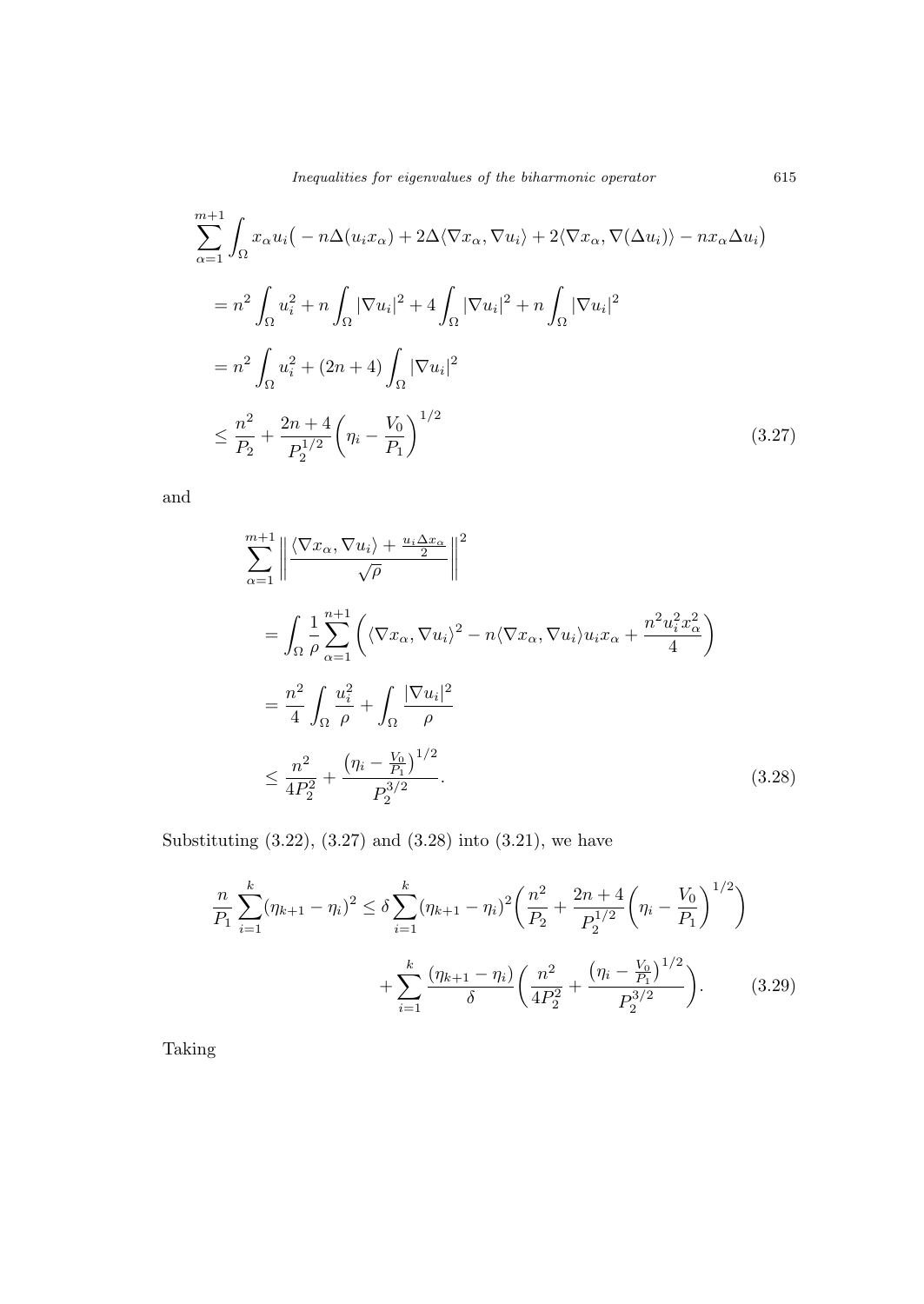$$
\delta = \left\{ \frac{\sum_{i=1}^{k} (\eta_{k+1} - \eta_i) \left( \frac{n^2}{4P_2^2} + \frac{\left( \eta_i - \frac{V_0}{P_1} \right)^{1/2}}{P_2^{3/2}} \right)}{\sum_{i=1}^{k} (\eta_{k+1} - \eta_i)^2 \left( \frac{n^2}{P_2} + \frac{2n+4}{P_2^{1/2}} \left( \eta_i - \frac{V_0}{P_1} \right)^{1/2} \right)} \right\}^{1/2}
$$

and simplifying, we get (3.2).

iii) Finally, assume that  $\Omega$  is a domain in  $CP^n(4)$ . Let  $z = (z_0, z_1, \ldots, z_n)$  be a homogeneous coordinate system of  $CP<sup>n</sup>(4)$ ,  $(z<sub>i</sub> \in C)$  and consider the functions

$$
h_{p\overline{q}} = \frac{z_p \overline{z_q}}{\sum_{r=0}^n z_r \overline{z_r}}, \quad p, q = 0, 1, \dots, n.
$$
 (3.30)

Setting  $g_{p\bar{q}} = \text{Re}(h_{p\bar{q}})$  and  $f_{p\bar{q}} = \text{Im}(h_{p\bar{q}}), p, q = 0, 1, \ldots, n$ , we have (cf. [**CY2**])

$$
\sum_{p,q=0}^{n} \left( g_{p\overline{q}}^2 + f_{p\overline{q}}^2 \right) = 1,\tag{3.31}
$$

$$
\sum_{p,q=0}^{n} \left( g_{p\overline{q}} \nabla g_{p\overline{q}} + f_{p\overline{q}} \nabla f_{p\overline{q}} \right) = 0, \tag{3.32}
$$

$$
\sum_{p,q=0}^{n} \left( \langle \nabla g_{p\overline{q}}, \nabla g_{p\overline{q}} \rangle + \langle \nabla f_{p\overline{q}}, \nabla f_{p\overline{q}} \rangle \right) = -\sum_{p,q=0}^{n} \left( g_{p\overline{q}} \Delta g_{p\overline{q}} + f_{p\overline{q}} \Delta f_{p\overline{q}} \right) = 4n, (3.33)
$$

$$
\sum_{p,q=0}^{n} \left( \Delta g_{p\overline{q}} \nabla g_{p\overline{q}} + \Delta f_{p\overline{q}} \nabla f_{p\overline{q}} \right) = 0, \tag{3.34}
$$

$$
\sum_{p,q=0}^{n} \left( \Delta g_{p\overline{q}} \Delta g_{p\overline{q}} + \Delta f_{p\overline{q}} \Delta f_{p\overline{q}} \right) = 16n(n+1),\tag{3.35}
$$

$$
\sum_{p,q=0}^{n} \left( \langle \nabla g_{p\overline{q}}, \nabla u_i \rangle^2 + \langle \nabla f_{p\overline{q}}, \nabla u_i \rangle^2 \right) = 2|\nabla u_i|^2.
$$
 (3.36)

Applying (2.4) to the functions  $g_{p\bar{q}}$  and  $f_{p\bar{q}}$  and summing over p and q, we obtain

$$
\sum_{i=1}^{k} (\eta_{k+1} - \eta_i)^2 \int_{\Omega} \sum_{p,q=0}^{n} \left( -u_i^2 g_{p\overline{q}} \Delta g_{p\overline{q}} - 2u_i \langle g_{p\overline{q}} \nabla g_{p\overline{q}}, \nabla u_i \rangle - u_i^2 f_{p\overline{q}} \Delta f_{p\overline{q}} - 2u_i \langle f_{p\overline{q}} \nabla f_{p\overline{q}}, \nabla u_i \rangle \right)
$$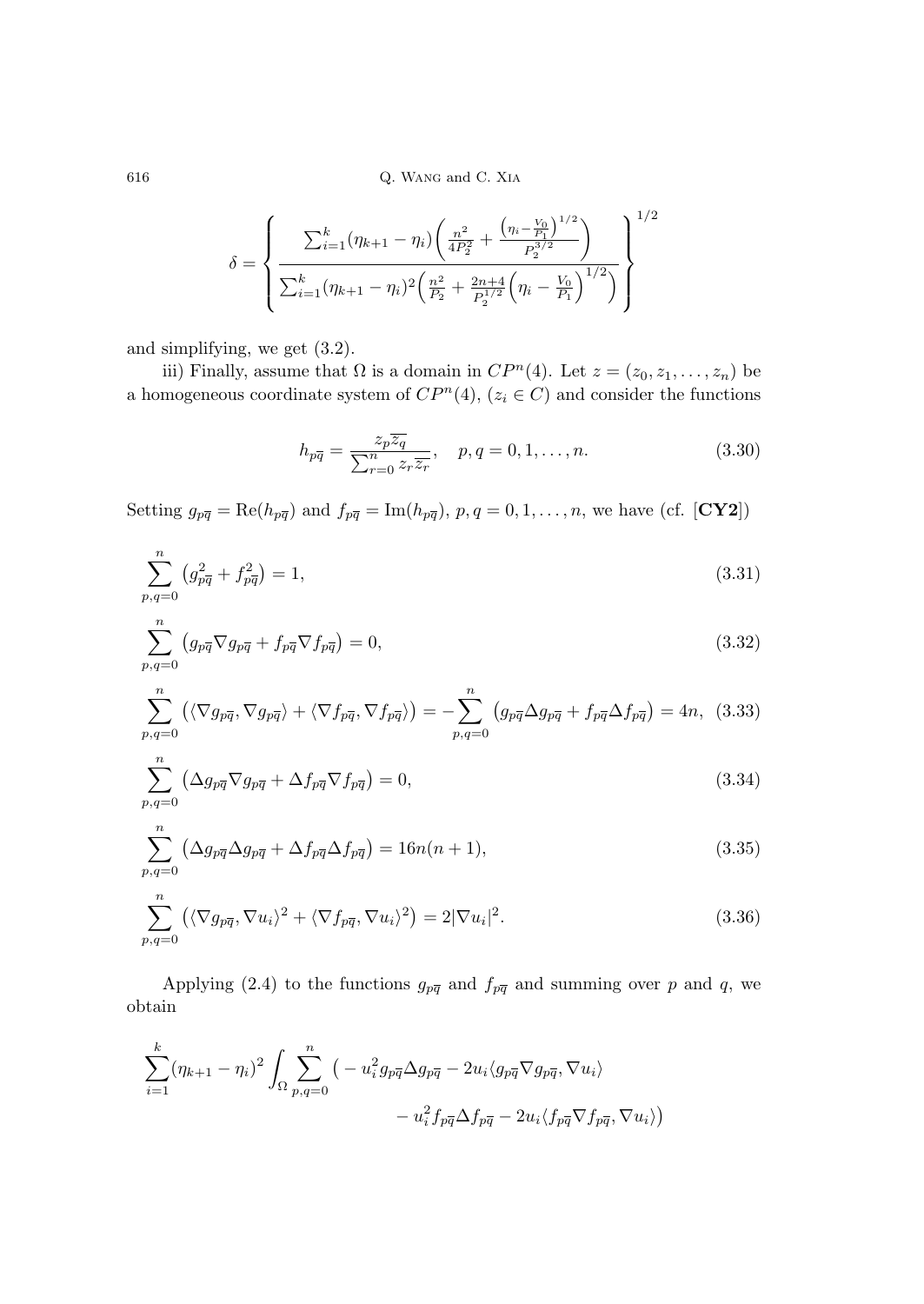$$
\leq \delta \sum_{i=1}^{k} (\eta_{k+1} - \eta_i)^2 \Bigg\{ \int_{\Omega} \sum_{p,q=0}^{n} g_{p\overline{q}} u_i \big( \Delta(u_i \Delta g_{p\overline{q}}) + 2\Delta \langle \nabla g_{p\overline{q}}, \nabla u_i \rangle + 2 \langle \nabla g_{p\overline{q}}, \nabla(\Delta u_i) \rangle + \Delta g_{p\overline{q}} \Delta u_i \Bigg) + \int_{\Omega} \sum_{p,q=0}^{n} f_{p\overline{q}} u_i \big( \Delta(u_i \Delta f_{p\overline{q}}) + 2\Delta \langle \nabla f_{p\overline{q}}, \nabla u_i \rangle + 2 \langle \nabla f_{p\overline{q}}, \nabla(\Delta u_i) \rangle + \Delta f_{p\overline{q}} \Delta u_i \big) \Bigg\} + \frac{1}{\delta} \sum_{i=1}^{k} (\eta_{k+1} - \eta_i) \sum_{p,q=0}^{n} \Bigg( \Bigg\| \frac{1}{\sqrt{\rho}} \Big( \langle \nabla g_{p\overline{q}}, \nabla u_i \rangle + \frac{u_i \Delta g_{p\overline{q}}}{2} \Big) \Bigg\|^2 + \Bigg\| \frac{1}{\sqrt{\rho}} \Big( \langle \nabla f_{p\overline{q}}, \nabla u_i \rangle + \frac{u_i \Delta f_{p\overline{q}}}{2} \Big) \Bigg\|^2 \Bigg\}, \qquad (3.37)
$$

where  $\delta$  is any positive constant.

From (3.9), (3.32) and (3.33), we have

$$
\int_{\Omega} \sum_{p,q=0}^{n} \left( -u_i^2 g_{p\overline{q}} \Delta g_{p\overline{q}} - 2u_i \langle g_{p\overline{q}} \nabla g_{p\overline{q}}, \nabla u_i \rangle - u_i^2 f_{p\overline{q}} \Delta f_{p\overline{q}} - 2u_i \langle f_{p\overline{q}} \nabla f_{p\overline{q}}, \nabla u_i \rangle \right)
$$
  
= 
$$
4n \int_{\Omega} u_i^2 \ge \frac{4n}{P_1}.
$$
 (3.38)

Observe from (3.9), (3.11), (3.32)–(3.36) that

$$
\int_{\Omega} \sum_{p,q=0}^{n} (g_{p\overline{q}} u_i \Delta(u_i \Delta g_{p\overline{q}}) + f_{p\overline{q}} u_i \Delta(u_i \Delta f_{p\overline{q}}))
$$
\n
$$
= \int_{\Omega} \sum_{p,q=0}^{n} (\Delta(g_{p\overline{q}} u_i) u_i \Delta g_{p\overline{q}} + \Delta(f_{p\overline{q}} u_i) u_i \Delta f_{p\overline{q}}))
$$
\n
$$
= \int_{\Omega} \sum_{p,q=0}^{n} \{ ((\Delta g_{p\overline{q}})^2 + (\Delta f_{p\overline{q}})^2) u_i^2 + 2(\Delta g_{p\overline{q}} \nabla g_{p\overline{q}} + \Delta f_{p\overline{q}} \nabla f_{p\overline{q}}, \nabla u_i) + (g_{p\overline{q}} \Delta g_{p\overline{q}} + f_{p\overline{q}} \Delta f_{p\overline{q}}) u_i \Delta u_i \}
$$
\n
$$
= 16n(n+1) \int_{\Omega} u_i^2 - 4n \int_{\Omega} u_i \Delta u_i \le \frac{16n(n+1)}{P_2} + \frac{4n}{P_2^{1/2}} \left( \eta_i - \frac{V_0}{P_1} \right)^{1/2}, \quad (3.39)
$$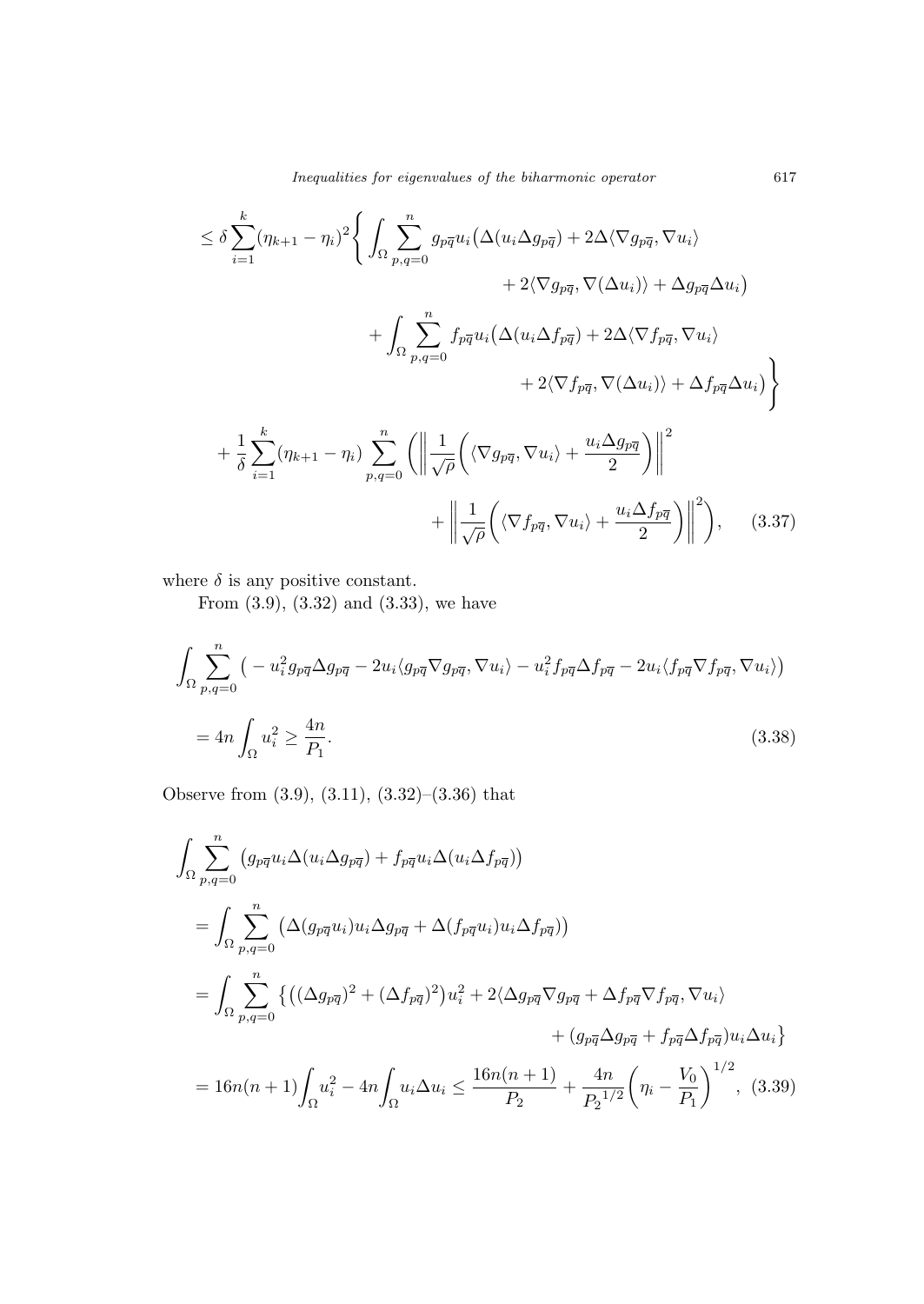$$
\int_{\Omega} \sum_{p,q=0}^{n} \left( g_{p\overline{q}} u_i (\Delta \langle \nabla g_{p\overline{q}}, \nabla u_i \rangle + \langle \nabla g_{p\overline{q}}, \nabla (\Delta u_i) \rangle \right) \n+ f_{p\overline{q}} u_i (\Delta \langle \nabla f_{p\overline{q}}, \nabla u_i \rangle + \langle \nabla f_{p\overline{q}}, \nabla (\Delta u_i) \rangle ) )
$$
\n
$$
= \int_{\Omega} \sum_{p,q=0}^{n} \left( \Delta (g_{p\overline{q}} u_i) \langle \nabla g_{p\overline{q}}, \nabla u_i \rangle + \Delta (f_{p\overline{q}} u_i) \langle \nabla f_{p\overline{q}}, \nabla u_i \rangle \right)
$$
\n
$$
= 2 \int_{\Omega} \sum_{p,q=0}^{n} \left( \langle \nabla g_{p\overline{q}}, \nabla u_i \rangle^2 + \langle \nabla f_{p\overline{q}}, \nabla u_i \rangle^2 \right)
$$
\n
$$
= 4 \int_{\Omega} |\nabla u_i|^2 \le \frac{4}{P_2^{1/2}} \left( \eta_i - \frac{V_0}{P_1} \right)^{1/2},
$$
\n
$$
\int_{\Omega} \sum_{p,q=0}^{n} \left( g_{p\overline{q}} u_i \Delta g_{p\overline{q}} \Delta u_i + f_{p\overline{q}} u_i \Delta f_{p\overline{q}} \Delta u_i \right)
$$
\n
$$
= -4n \int_{\Omega} u_i \Delta u_i \le \frac{4n}{P_2^{1/2}} \left( \eta_i - \frac{V_0}{P_1} \right)^{1/2}
$$
\n(3.41)

and

$$
\sum_{p,q=0}^{n} \left( \left\| \frac{1}{\sqrt{\rho}} \left( \langle \nabla g_{p\overline{q}}, \nabla u_i \rangle + \frac{u_i \Delta g_{p\overline{q}}}{2} \right) \right\|^2 + \left\| \frac{1}{\sqrt{\rho}} \left( \langle \nabla f_{p\overline{q}}, \nabla u_i \rangle + \frac{u_i \Delta f_{p\overline{q}}}{2} \right) \right\|^2 \right)
$$
  
\n
$$
= \int_{\Omega} \frac{1}{\rho} \sum_{p,q=0}^{n} \left( \langle \nabla g_{p\overline{q}}, \nabla u_i \rangle^2 + \langle \nabla f_{p\overline{q}}, \nabla u_i \rangle^2 \right)
$$
  
\n
$$
+ \int_{\Omega} \frac{1}{\rho} \sum_{p,q=0}^{n} \left( \langle \Delta g_{p\overline{q}} \nabla g_{p\overline{q}} + \Delta f_{p\overline{q}} \nabla f_{p\overline{q}}, u_i \nabla u_i \rangle + \frac{u_i^2}{4} \left( (\Delta g_{p\overline{q}})^2 + (\Delta f_{p\overline{q}})^2 \right) \right)
$$
  
\n
$$
= 2 \int_{\Omega} \frac{|\nabla u_i|^2}{\rho} + 16n(n+1) \int_{\Omega} \frac{u_i^2}{\rho} \leq \frac{2}{P_2^{3/2}} \left( \eta_i - \frac{V_0}{P_1} \right)^{1/2} + \frac{16n(n+1)}{P_2^2}.
$$
 (3.42)

Substituting  $(3.38)$ – $(3.42)$  into  $(3.37)$ , we get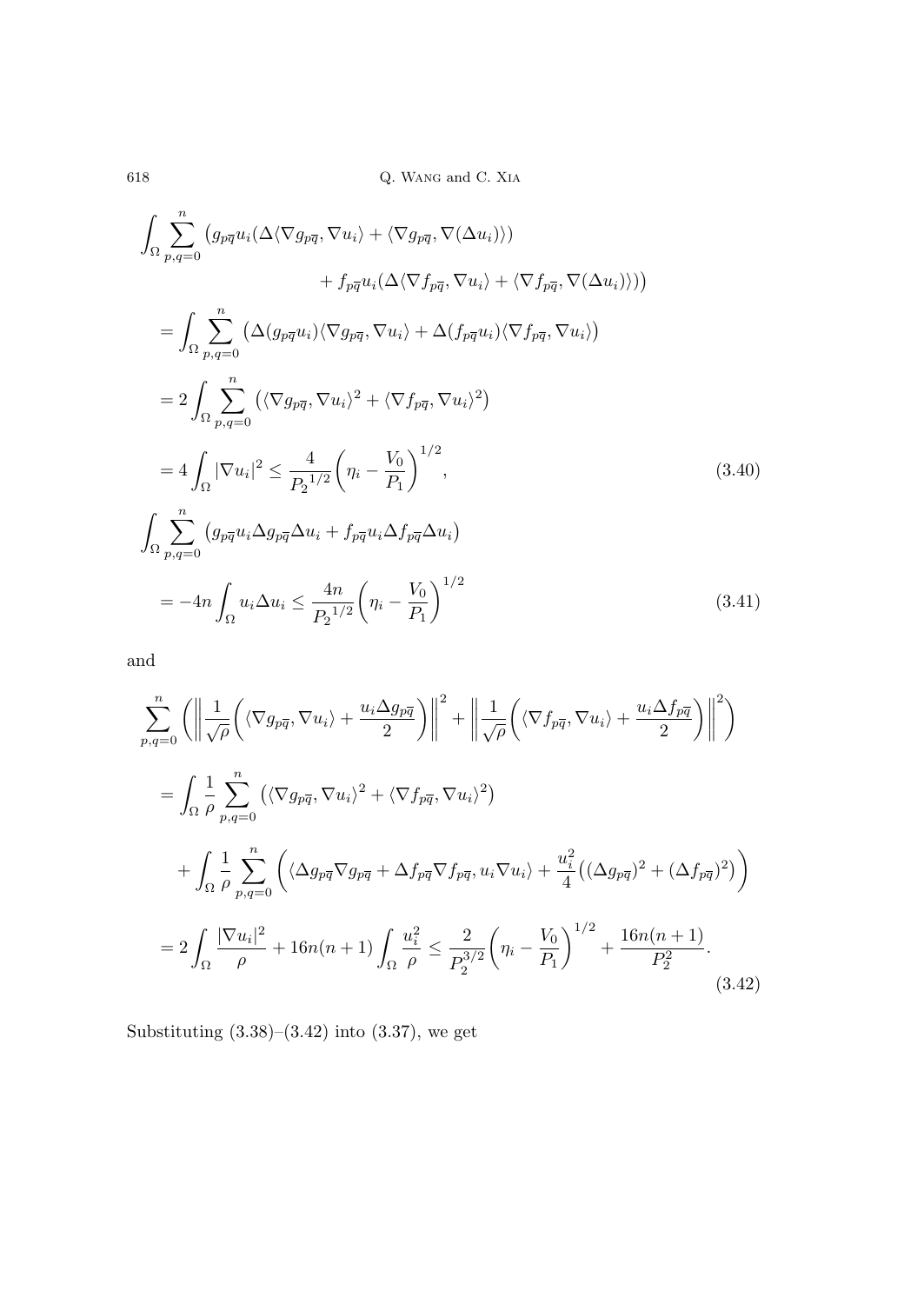$$
\frac{4n}{P_1} \sum_{i=1}^k (\eta_{k+1} - \eta_i)^2 \le \delta \sum_{i=1}^k (\eta_{k+1} - \eta_i)^2 \left( \frac{16n(n+1)}{P_2} + \frac{8n+8}{P_2^{1/2}} \left( \eta_i - \frac{V_0}{P_1} \right)^{1/2} \right) + \frac{1}{\delta} \sum_{i=1}^k (\eta_{k+1} - \eta_i) \left( \frac{16n(n+1)}{P_2^2} + \frac{2(\eta_i - \frac{V_0}{P_1})^{1/2}}{P_2^{3/2}} \right). \tag{3.43}
$$

Taking

$$
\delta = \left\{ \frac{\sum_{i=1}^{k} (\eta_{k+1} - \eta_i) \left( \frac{16n(n+1)}{P_2^2} + \frac{2(\eta_i - \frac{V_0}{P_1})^{1/2}}{P_2^{3/2}} \right)}{\sum_{i=1}^{k} (\eta_{k+1} - \eta_i)^2 \left( \frac{16n(n+1)}{P_2} + \frac{8n+8}{P_2^{1/2}} (\eta_i - \frac{V_0}{P_1})^{1/2} \right)} \right\}^{1/2}
$$

and simplifying, one gets (3.3). This completes the proof of Theorem 3.1.  $\Box$ 

PROOF OF COROLLARY 3.2. Consider first the case that  $\Omega$  is a domian in an *n*-dimensional complete minimal submanifold of  $\mathbb{R}^m$ . In this case, we have from lemma 2.2 and (3.1) that

$$
\sum_{i=1}^{k} (\eta_{k+1} - \eta_i)^2
$$
\n
$$
\leq \frac{2P_1(2(n+2))^{1/2}}{nP_2} \left( \sum_{i=1}^{k} (\eta_{k+1} - \eta_i)^2 \right)^{1/2} \left( \sum_{i=1}^{k} (\eta_{k+1} - \eta_i) \left( \eta_i - \frac{V_0}{P_1} \right) \right)^{1/2},
$$
\n(3.44)

which gives

$$
\sum_{i=1}^{k} (\eta_{k+1} - \eta_i)^2 \le \frac{8P_1^2(n+2)}{n^2 P_2^2} \sum_{i=1}^{k} (\eta_{k+1} - \eta_i) \left(\eta_i - \frac{V_0}{P_1}\right). \tag{3.45}
$$

Set

$$
\nu_i = \eta_i - \frac{V_0}{P_1};
$$

then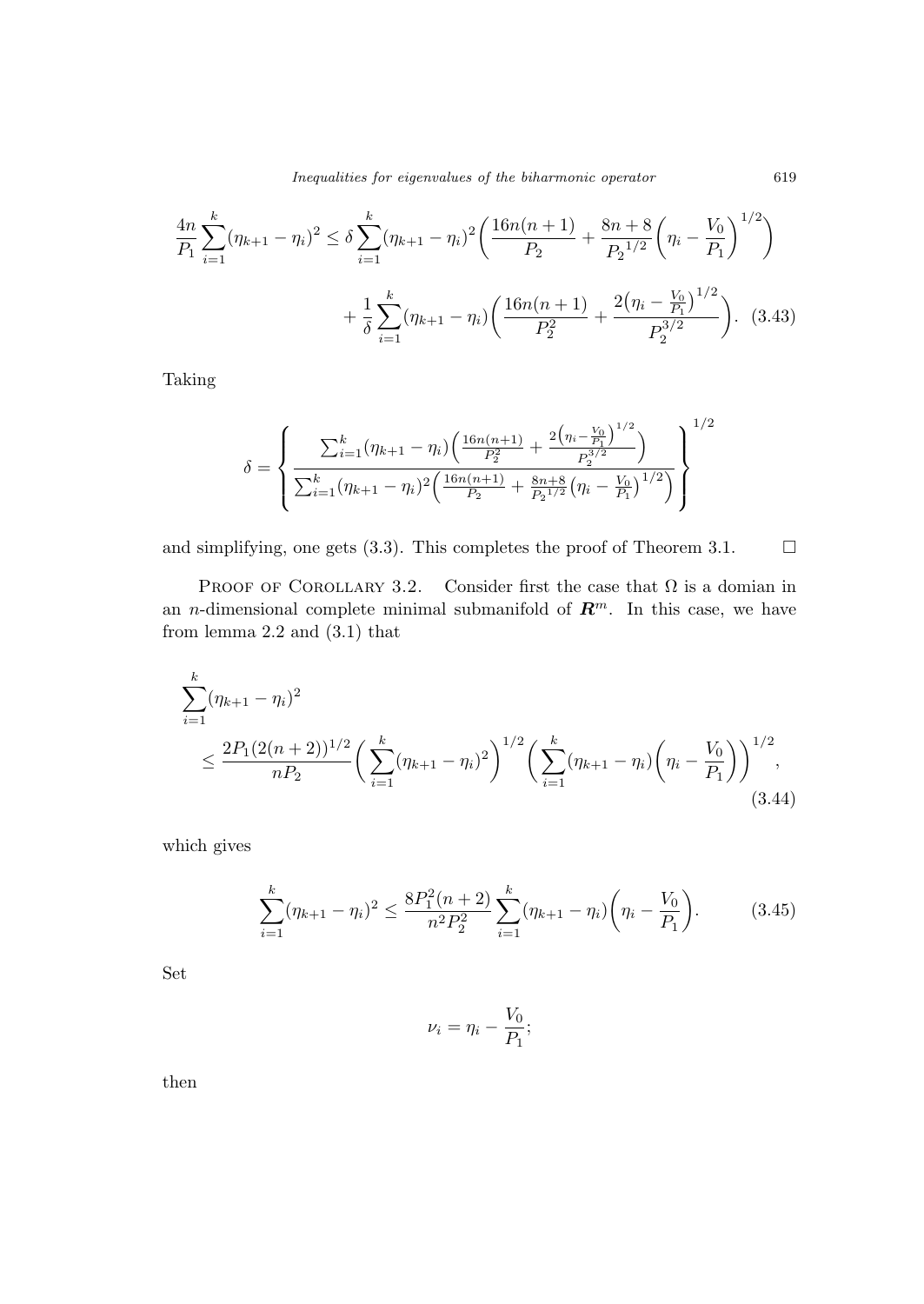$$
\sum_{i=1}^{k} (\nu_{k+1} - \nu_i)^2 \le \frac{8P_1^2(n+2)}{n^2 P_2^2} \sum_{i=1}^{k} (\nu_{k+1} - \nu_i)\nu_i.
$$
 (3.46)

Setting

$$
S = \frac{4P_1^2(n+2)}{n^2P_2^2}
$$

and solving the quadratic inequality (3.46), we get

$$
\nu_{k+1} \le (1+S)\frac{1}{k}\sum_{i=1}^k \nu_i + \left\{ \left(\frac{S}{k}\sum_{i=1}^k \nu_i\right)^2 - (1+2S)\frac{1}{k}\sum_{j=1}^k \left(\nu_j - \frac{1}{k}\sum_{i=1}^k \nu_i\right) \right\}^{\frac{1}{2}}.
$$
 (3.47)

This is the inequality (3.4).

Assume now that  $\Omega$  is a domain in a minimal submanifold of  $S^m(1)$ . It follows from (3.2) and lemma 2.2 that

$$
\sum_{i=1}^{k} (\eta_{k+1} - \eta_i)^2
$$
\n
$$
\leq \frac{P_1}{nP_2} \left\{ \sum_{i=1}^{k} (\eta_{k+1} - \eta_i)^2 \right\}^{\frac{1}{2}} \left\{ \sum_{i=1}^{k} (\eta_{k+1} - \eta_i) \left( \frac{n^2}{P_2^{1/2}} + 4\left( \eta_i - \frac{V_0}{P_1} \right)^{1/2} \right) \right\}
$$
\n
$$
\times \left( \frac{n^2}{P_2^{1/2}} + (2n+4) \left( \eta_i - \frac{V_0}{P_1} \right)^{1/2} \right) \right\}^{\frac{1}{2}},
$$

which gives

$$
\sum_{i=1}^{k} (\eta_{k+1} - \eta_i)^2 \le \frac{P_1^2}{n^2 P_2^2} \sum_{i=1}^{k} (\eta_{k+1} - \eta_i) \left( \frac{n^2}{P_2^{1/2}} + 4\left(\eta_i - \frac{V_0}{P_1}\right)^{1/2} \right)
$$

$$
\times \left( \frac{n^2}{P_2^{1/2}} + (2n+4)\left(\eta_i - \frac{V_0}{P_1}\right)^{1/2} \right). \tag{3.48}
$$

Solving this quadratic inequality about  $\eta_{k+1}$ , one obtains (3.5). The proof of (3.6) is similar and will be omitted. This completes the proof of Corollary 3.2.  $\Box$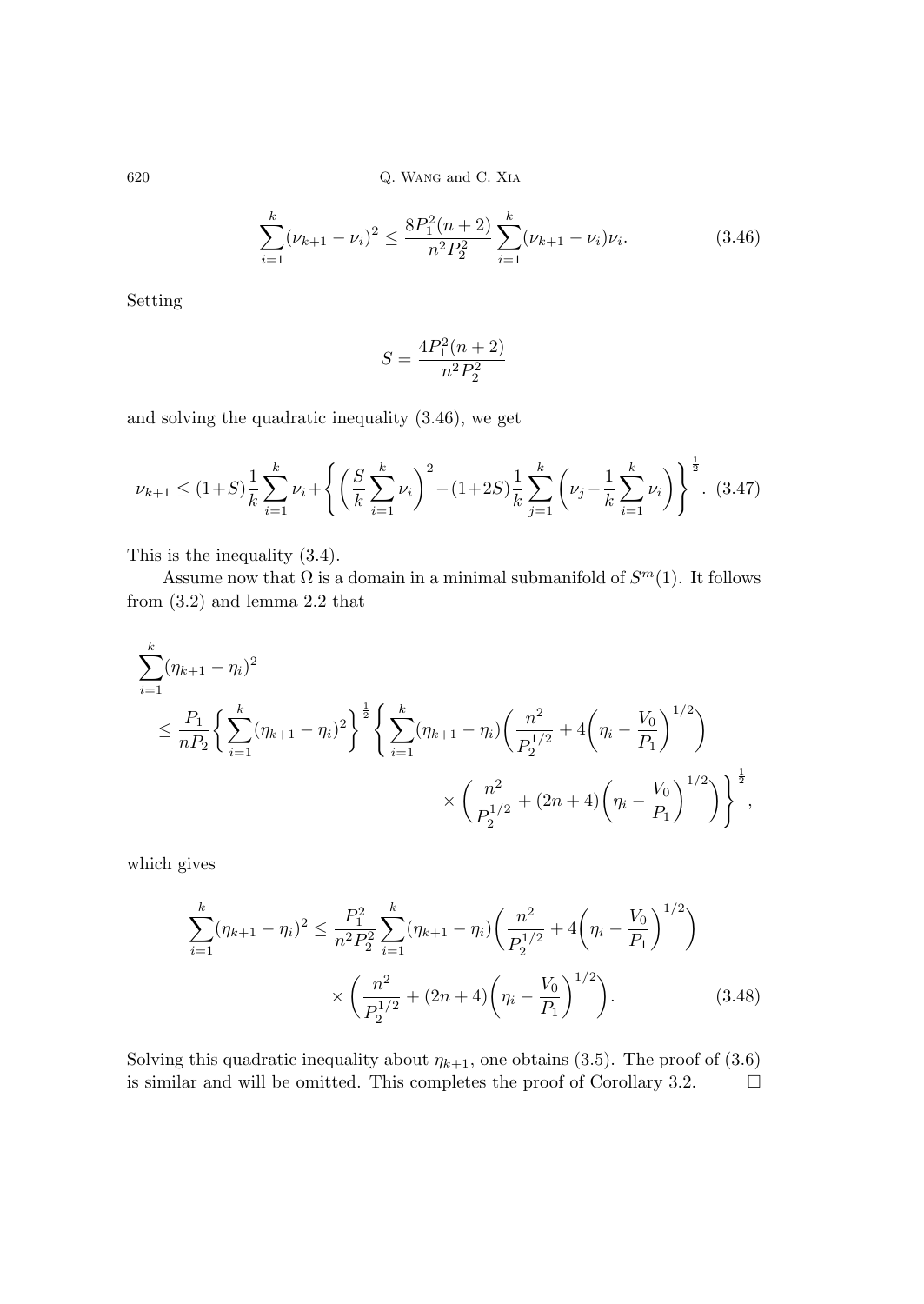Acknowledgements. The authors are very grateful to the referee for the valuable comments and suggestions.

#### References

- [A1] M. S. Ashbaugh, Isoperimetric and universal inequalities for eigenvalues, in Spectral theory and geometry, Edingurgh, 1998, (eds. E. B. Davies and Yu Safalov), London Math. Soc. Lecture Notes, 273, Cambridge Univ. Press, Cambridge, 1999, pp. 95–139. [A2] M. S. Ashbaugh, Universal eigenvalue bounds of Payne-Pólya-Weinberger, Hile-
- Protter and H C Yang, [Proc. India Acad. Sci. Math. Sci.,](http://dx.doi.org/10.1007/BF02829638) 112 (2002), 3–30.
- [AB1] M. S. Ashbaugh and R. D. Benguria, Proof of the Payne-Pólya-Weinberger conjecture, [Bull. Amer. Math. Soc.,](http://dx.doi.org/10.1090/S0273-0979-1991-16016-7) 25 (1991), 19–29.
- [AB2] M. S. Ashbaugh and R. D. Benguria, A sharp bound for the ratio of the first two [eigenvalues of Dirichlet Laplacian and extensions,](http://dx.doi.org/10.2307/2946578) Ann. of Math., 135 (1992), 601– 628.
- [AB3] M. S. Ashbaugh and R. D. Benguria, A second proof of the Payne-Pólya-Weinberger conjecture, [Commun. Math. Phys.,](http://dx.doi.org/10.1007/BF02099533) 147 (1992), 181–190.
- [CQ] Z. C. Chen and C. L. Qian, Estimates for discrete spectrum of Laplacian operator with any order, J. China Univ. Sci. Tech., 20 (1990), 259–266.
- [CY1] [Q. M. Cheng and H. C. Yang, Estimates on eigenvalues of Laplacian,](http://dx.doi.org/10.1007/s00208-004-0589-z) Math. Ann., 331 (2005), 445–460.
- [CY2] Q. M. Cheng and H. C. Yang, Inequalities for eigenvalues of Laplacian on domains and [compact complex hypersurfaces in complex projective spaces,](http://dx.doi.org/10.2969/jmsj/1149166788) J. Math. Soc. Japan, 58 (2006), 545–561.
- [CY3] Q. M. Cheng and H. C. Yang, Inequalities for eigenvalues of a clamped plate problem, [Trans. Amer. Math. Soc.,](http://dx.doi.org/10.1090/S0002-9947-05-04023-7) 358 (2006), 2625–2635.
- [EHI] A. El Soufi, E. M. Harrell II and S. Ilias, Universal inequalities for the eigenvalues of Laplace and Schrödinger operator on submanifolds, Tran. Amer. Math. Soc., 361 (2009), 2337–2350.
- [H1] [Evans M. Harrell, II, Some geometric bounds on eigenvalue gaps,](http://dx.doi.org/10.1080/03605309308820926) Comm. Partial Differential Equations, 18 (1993), 179–198.
- [H2] Evans M. Harrell, II, Commutators, eigenvalue gaps, and mean curvature in the theory of Schrödinger operators, [Comm. Partial Differential Equations,](http://dx.doi.org/10.1080/03605300500532889) 32 (2007), 401–413.
- [HM1] Evans M. Harrell, II and P. L. Michel, Commutator bounds for eigenvalues, with applications to spectral geometry, [Comm. Partial Differential Equations,](http://dx.doi.org/10.1080/03605309408821081) 19 (1994), 2037–2055.
- [HM2] Evans M. Harrell, II and P. L. Michel, Commutator bounds for eigenvalues of some differential operators, Lecture Notes in Pure and Appl. Math., 168, Marcel Dekker, New York, 1995, pp. 235–244.
- [HS] Evans M. Harrell, II and J. Stubbe, On trace inequalities and the universal eigenvalue [estimates for some partial differential operators,](http://dx.doi.org/10.1090/S0002-9947-97-01846-1) Trans. Amer. Math. Soc., 349 (1997), 1797–1809.
- [HP] [G. N. Hile and M. H. Protter, Inequalities for eigenvalues of the Laplacian,](http://dx.doi.org/10.1512/iumj.1980.29.29040) Indiana Univ. Math. J., 29 (1980), 523–538.
- [HY] G. N. Hile and R. Z Yeh, Inequalities for eigenvalues of the biharmonic operator, Pacific J. Math., 112 (1984), 115–133.
- [H] S. M. Hook, Domain independent upper bounds for eigenvalues of elliptic operator, [Trans. Amer. Math. Soc.,](http://dx.doi.org/10.2307/2001323) 318 (1990), 615–642.